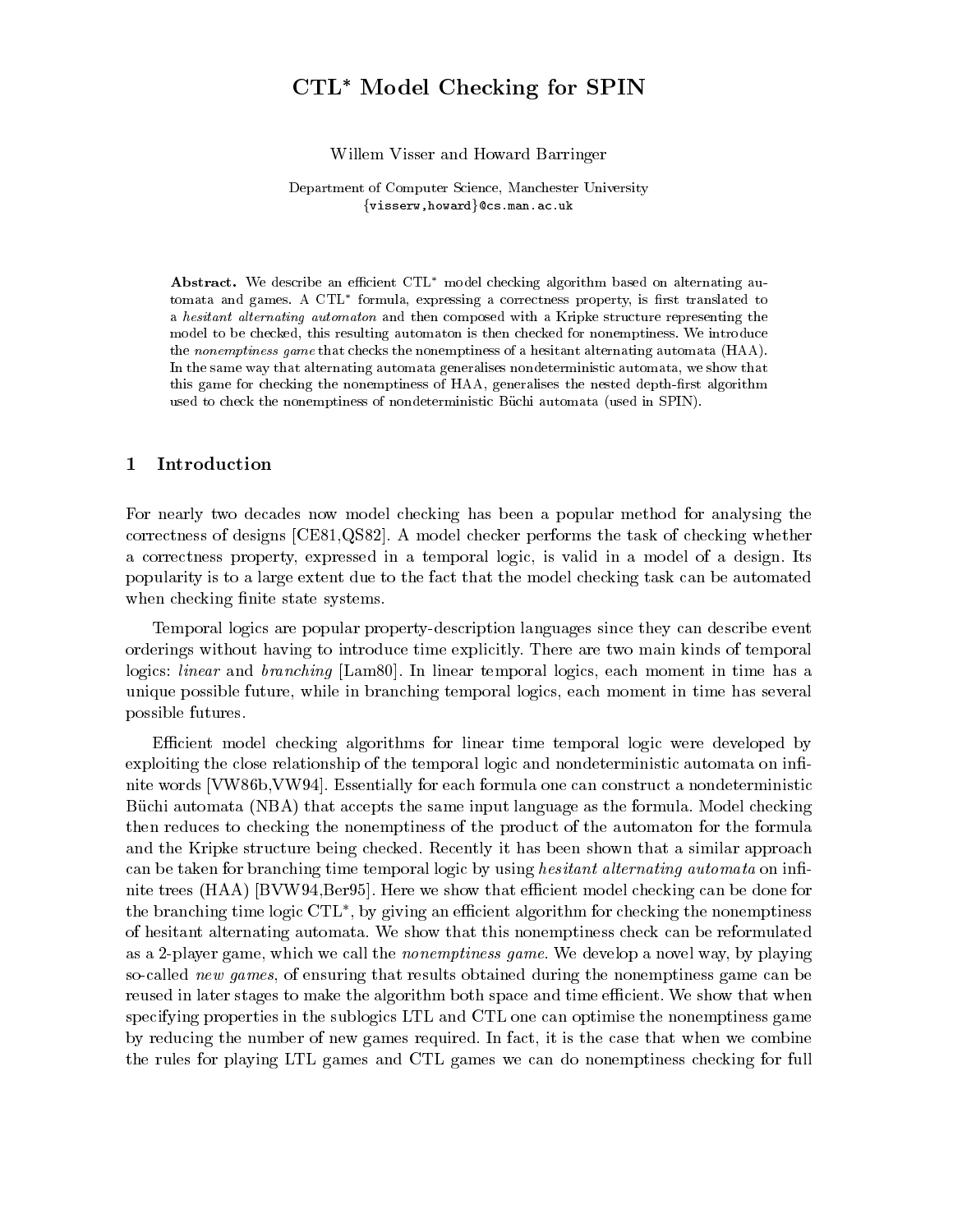CTL . Furthermore, it is easy to see that the LTL nonemptiness game is a reformulation of the nested depth-first search for testing nonemptiness for NBA. The extra rules required for the CTL nonemptiness games therefore capture the extra expressive power of the branching  $\mu$  and  $\mu$  and  $\mu$  and  $\mu$  and  $\mu$  and  $\mu$  and  $\mu$  and  $\mu$  and  $\mu$  and  $\mu$  and  $\mu$  and  $\mu$ 

The rest of the paper is structured as follows. Section 2 contains the syntax and semantics of CTL . Section 3 describes automata-theoretic LTL model checking, including a description of the nested depth-first search used within SPIN to check the nonemptiness of NBA. Section 4 describes automata-theoretic  $\text{CTL}^*$  model checking with HAA, including a brief description of the translation from formulas to HAA. Section 5 describes the nonemptiness game for HAA as well as the use of new games, whereas in section 6 we give the rules for playing the optimised games for  $LLE$ ,  $CLLE$  and  $CLLE$  . In section 7 we briefly discuss some issues when considering an implementation of our approach within SPIN. In section 8 we have some concluding remarks about the work presented here.

# 2 Syntax and Semantics of CTL

 $CTL^*$  can express both linear and branching time properties, and is therefore more expressive than the linear time logic LTL [LP85] and the branching time logic CTL [CES86]. In fact, both these logics are sublogics of  $CIT$  . For technical convenience only  $positive$   $CIT$  formulas will be used here, i.e. formulas with negations only applied to atomic propositions. Any CTL<sup>\*</sup> formula can be transformed into a positive form by pushing negations inward as far as possible by using De Morgan's laws and dualities. There are two types of formula in CTL<sup>\*</sup>: formulas whose satisfaction is related to states, *state* formulas, and those whose satisfaction is related to paths, path formulas. Let  $q \in Props$ , where Props is a set of atomic propositions. The syntax of CTL<sup>\*</sup> state (S) and path formulas (P) is then given by the following two BNF rules:  $S ::= true \mid false \mid q \mid \neg q \mid S \wedge S \mid S \vee S \mid AP \mid EP$ 

$$
\begin{array}{l} \mathbf{S} \ ::= true \mid false \mid q \mid \neg q \mid \mathbf{S} \wedge \mathbf{S} \mid \mathbf{S} \vee \mathbf{S} \mid A\mathbf{P} \mid E\mathbf{P} \\ \mathbf{P} ::= \mathbf{S} \mid \mathbf{P} \wedge \mathbf{P} \mid \mathbf{P} \vee \mathbf{P} \mid X\mathbf{P} \mid \mathbf{P} \ U \ \mathbf{P} \mid \mathbf{P} \ V \ \mathbf{P} \end{array}
$$

A ("for all") and E ("there exists") are referred to as path quantifiers and X ("next"), U ("Until") and V ("release") as path operators. The sublogics CTL and LTL are now defined as:

CTL Every occurrence of a path operator is immediately preceded by a path quantier. LTL Formulas of the form AP where the only state subformulas of P are propositions.

The semantics of CTL is defined with respect to a *Kripke* structure  $K = (P \textit{rops}, S, K, s_0, L)$ , where *Props* is a set of atomic propositions,  $S$  is a set of states,  $R \subseteq S \times S$  is a transition relation that must be total (for every  $s_i \in S$  there exists a  $s_j$  such that  $(s_i, s_j) \in R$ ),  $s_0 \in S$ is an initial state and  $L : S \to 2^{Props}$  maps each state to the set of atomic propositions true in that state. For  $(s_i, s_j) \in R$ ,  $s_j$  is the successor of  $s_i$  and  $s_j$  the predecessor of  $s_j$ . The branching degree, i.e. the number of successors, of a state s is denoted by  $d(s)$ . A path in K is an infinite sequence of states,  $\pi = s_0, s_1, s_2, \ldots$  such that  $(s_i, s_{i+1}) \in R$  for  $i \geq 0$ . The suffix  $s_i, s_{i+1}, \ldots$  of  $\pi$  is denoted by  $\pi^i$ .  $K, s \models \varphi$  indicates that the state formula  $\varphi$  holds at state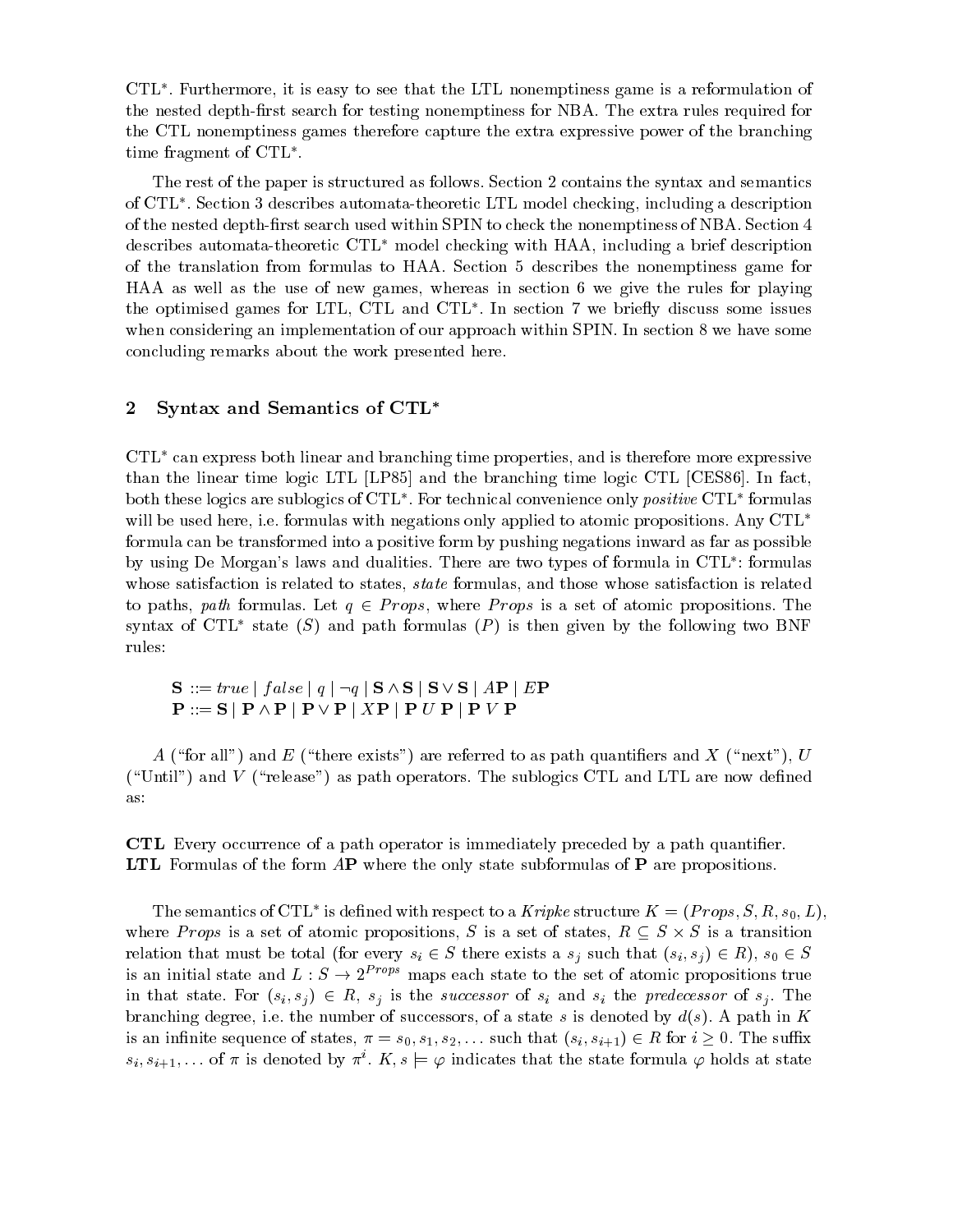s and  $K, \pi \models \psi$  indicates the path formula  $\psi$  holds at the path  $\pi$  of the Kripke structure K.  $s \models \varphi$  and  $\pi \models \psi$  are written when K is clear from the context. The relation  $\models$  is inductively defined as:

•  $\vee s \in S$ ,  $s \models true$  and  $s \not\models false$ •  $s \models p$  for  $p \in Props$  iff  $p \in L(s)$ •  $s \models \neg p$  for  $p \in Props$  iff  $p \notin L(s)$  $\bullet \ \ s \models \varphi_1 \wedge \varphi_2 \ \text{in} \ s \models \varphi_1 \ \text{and} \ s \models \varphi_2 \qquad \bullet \ \ s \models \varphi_1 \vee \varphi_2 \ \text{in} \ s \models \varphi_1 \ \text{or} \ s \models \varphi_2$ •  $s \models A \psi$  in for every path  $\pi = s_0, s_1, \ldots$ , with  $s_0 = s$ , then  $\pi \models \psi$ •  $s \models E \psi$  in there exists a path  $\pi = s_0, s_1, \ldots$ , with  $s_0 = s$ , and  $\pi \models \psi$  $\bullet \ \pi \models \varphi$  for a state formula  $\varphi$ , iff  $s_0 \models \varphi$  where  $\pi = s_0, s_1, \ldots$  $\bullet$   $\pi \models \psi_1 \wedge \psi_2$  in  $\pi \models \psi_1$  and  $\pi \models \psi_2$   $\bullet$   $\pi \models \psi_1 \vee \psi_2$  in  $\pi \models \psi_1$  or  $\pi \models \psi_2$  $\bullet \ \pi \models \Lambda \psi \ \text{III} \ \pi^{\mathbb{-}} \models \psi$ •  $\pi \models \psi_1 \cup \psi_2$  in  $\exists i \geq 0$  such that  $\pi \models \psi_2$  and  $\forall j, 0 \leq j \leq i$ ,  $\pi \in \psi_1$  $\bullet \pi \models \psi_1 \lor \psi_2$  in  $\forall i \geq 0$  such that if  $\pi^* \not\models \psi_2$  then  $\exists j,0 \leq j \leq i, \pi^j \models \psi_1$ 

A state s satisfies  $A\psi$  (E $\psi$ ) if every path (some path)  $\pi$  from the state s satisfies  $\psi$ , while a path satisfies a state formula if the initial state of the path does.  $X\psi$  holds of a path when  $\psi$  is satisfied in the next state on the path, whereas  $\psi_1$  U  $\psi_2$  holds of a path if  $\psi_1$  holds on the path until  $\psi_2$  becomes true. V is the dual of U since  $\neg(\psi_1 \ U \ \psi_2) = \neg \psi_1 \ V \ \neg \psi_2$  and is referred to as the "release" operator:  $\psi_1$  V  $\psi_2$  holds for a path, if  $\psi_2$  remains true until  $\psi_1$ \releases" the path from its obligation. The following well known abbreviations will also be used:  $F\varphi = true U \varphi$  and  $G\varphi = false V \varphi$ .

# 3 Automata-Theoretic LTL Model Checking

For linear time temporal logics, notably LTL, a close relationship with nondeterministic automata has been established [VW86b,VW94]. Essentially, with each linear time formula, an automaton over infinite words is associated that accepts exactly all the computations that satisfy the formula. Therefore if we consider the Kripke structure to be an automaton as we can all it AK, with the automaton describing the formula, A , then model checking can be checking can be checking can be considered checking can be considered checking can be considered checking can be considered check satisfy the formula. Therefore if we consider the Kripke structure to be an automaton as<br>well, call it  $A_K$ , with the automaton describing the formula,  $A_{\psi}$ , then model checking can be<br>described as a language containme described as a language containment problem:  $\mathcal{L}(A_K) \subseteq \mathcal{L}(A_{\psi})$ . This can be rewritten as a nonemptiness problem of intersecting automata:  $\mathcal{L}(A_K) \cap \mathcal{L}(A_{\psi}) = \emptyset$ .

### 3.1 Nondeterministic Büchi word automata

LTL formulas can express properties on infinite behaviours, therefore automata that accept innite sequences (words) are required. Nondeterministic Buchi automata (NBA) can accept infinite sequences and are often used for automata-theoretic LTL model checking [VW86b,VW94].

A Büchi automaton A is a 5-tuple  $(\Sigma, S, \rho, s_0, F)$ , where  $\Sigma$  is a finite alphabet, S is a finite set of states,  $s_0 \in S$  is the initial state  $\theta$  :  $S \times Z \rightarrow Z^-$  is a transition function and  $F \subseteq S$ is the set of accepting states. Intuitively,  $\rho(s, a)$  is the set of states A can move into when it reads symbol a when in state s. Since it can move to a set of states, the Büchi automaton

 $^\circ$  In the general case there is a set of initial states, but for model checking we only require a single initial state.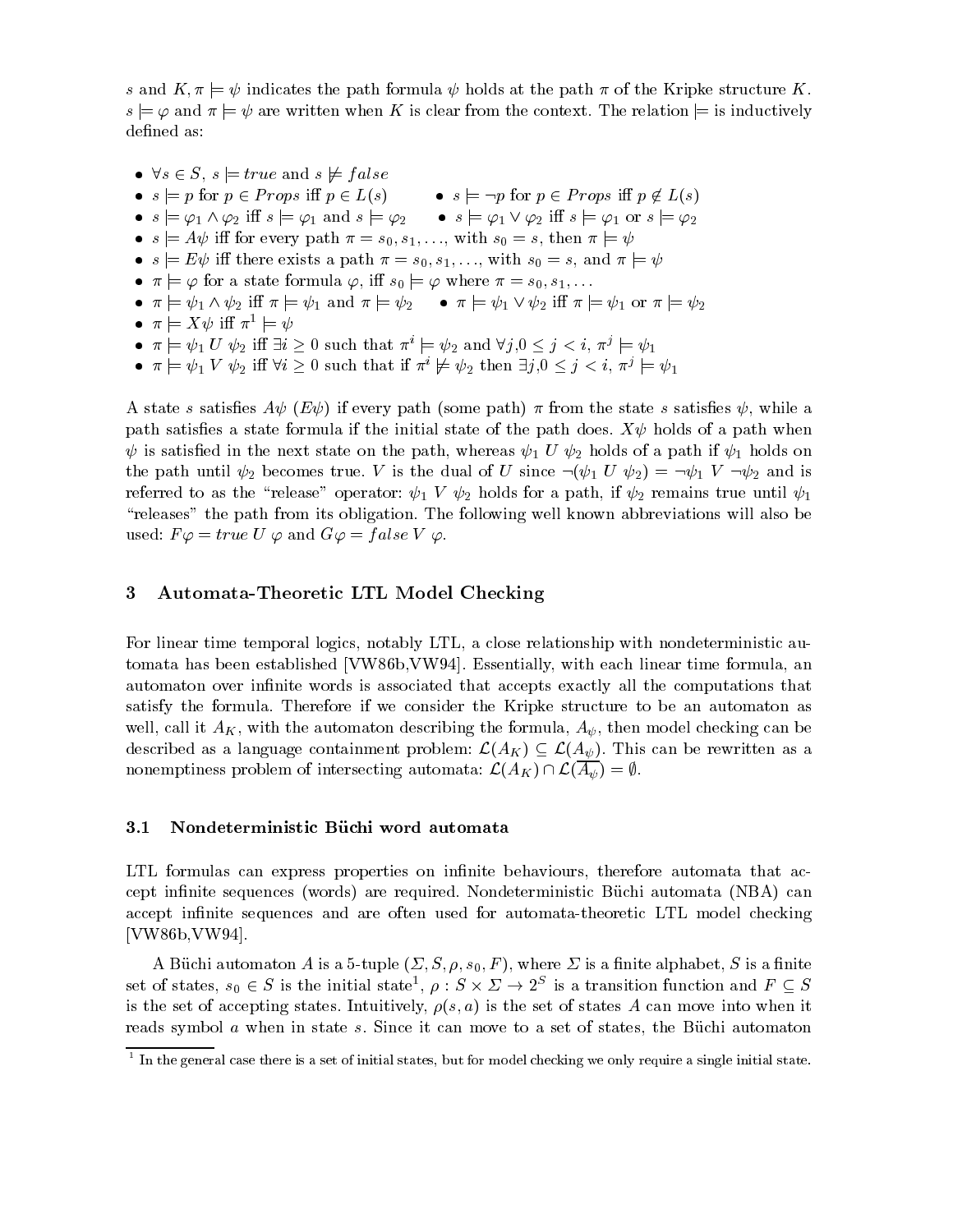is nondeterministic. If an infinite word,  $w = a_0, a_1, \ldots$  over  $\Sigma$  is given as input to A then a run of A is the sequence  $s_0, s_1,...$  where  $s_{i+1} \in \rho(s_i, a_i)$ , for all  $i \geq 0$  (we also refer to a run as a path of states). If we define  $inf(\pi)$  as the set of states that occur infinitely often on the infinite path  $\pi$ , then  $\pi$  is an accepting path iff  $inf(\pi) \cap F \neq \emptyset$ .

A Kripke structure  $K = (Props, S, R, s_0, L)$  can be viewed as a Büchi automaton  $A_K =$  $(2, 5, \rho, s_0, 5)$ , where  $\Delta = 2^{p+2}r^2$  and  $s \in \rho(s, a)$  if  $(s, s) \in R$  and  $a = L(s)$ . The automaton  $A_K$  has as its accepting set all the states in the automaton and therefore any run of the automaton is accepting. Thus,  $\mathcal{L}(A_K)$  is the set of computations (possible behaviours) of K.

In [VW94] it is proven that for an LTL formula  $\psi$  a Büchi automaton  $A_{\psi}$  can be constructed such that  $\mathcal{L}(A_{\psi})$  is the set of computations that satisfies formula  $\psi$  with the number of states of  $\mathcal{L}(A_{\psi})$  in  $O(2^{O(|\psi|)})$ . Furthermore, for Büchi automata the following holds:  $\mathcal{L}(A_\psi)=\mathcal{L}(A_{\neg\psi}).$  In general the following does not hold for Buchi automata:  $\mathcal{L}(A_1\times A_2)=0$ ber of states of  $\mathcal{L}(A_{\psi})$  in  $O(2^{O(|\psi|)})$ . Furthermore, for Büchi automata the following holds:<br>  $\mathcal{L}(\overline{A_{\psi}}) = \mathcal{L}(A_{\neg \psi})$ . In general the following does not hold for Büchi automata:  $\mathcal{L}(A_1 \times A_2) =$ <br>  $\mathcal{L$ neously through accepting states. Here, however, since all the states of  $A_K$  are accepting we  $\mathcal{L}(A_1) \cap \mathcal{L}(A_2)$ , since this implies that the two automata must go infinitely often and simulta-<br>neously through accepting states. Here, however, since all the states of  $A_K$  are accepting we<br>have:  $\mathcal{L}(A_K \times A_{\neg$ be described by the following three steps:

1. Negate formula  $\psi$  and create the NBA  $A_{\neg \psi}$ .

- 2. Construct the product automaton  $A_{K,\neg\psi} = \Lambda \times A_{\neg\psi}$ .
- 3. If  $\mathcal{L}(A_{K,\neg\psi}) \neq \emptyset$  report invalid else report valid.

# 3.2 Nonemptiness Checking

A Büchi automaton accepts some word  $iff$  there exists an accepting state reachable from the initial state and from itself [VW94]. It is easy to see that a linear time algorithm exists to find such an accepting state: decompose the state graph of the automaton into SCCs, which can be done in time linear in the size of the automaton [Tar72]; the automaton is nonempty  $iff$  an accepting state exists in any of the SCCs. Since checking whether a Buchi automaton accepts some word can be done in time linear in the size of the automaton and an LTL formula  $w$  can be translated to a Duchi automaton with O(2O) is states this gives model checking accepts some word can be done in<br>  $\psi$  can be translated to a Büchi<br>
complexity  $O(|S| \times (2^{O(|\psi|)}))$  wh complexity  $O(|S| \times (2^{O(|\psi|)}))$  where |S| is the number of states in the Kripke structure to be checked.

Courcoubetis et al. [CVWY92] show that during the nonemptiness check of a Buchi automaton the computation of SCCs can be avoided. Note that constructing SCCs is not very memory efficient since the states in the SCCs must be stored during the procedure. The idea is to use a nested depth-first search to find accepting states that are reachable from themselves.

Such an algorithm is given in Figure 1. VisitedStates is a data-structure, usually a hash table, that keeps track of all states already seen during the search. The algorithm works as follows: when the first search backtracks to an accepting state a second search is started to look for a cycle through this state. In [CVWY92] it was stated that the memory requirements of the nested depth-first search would be double that of a single depth-first search, but in [GH93] it is shown that only two bits need to be added to each state to separate the states stored in VisitedStates. Unfortunately, the time might double when all the states of the automaton are reachable in both searches and there are no cycles through accepting states.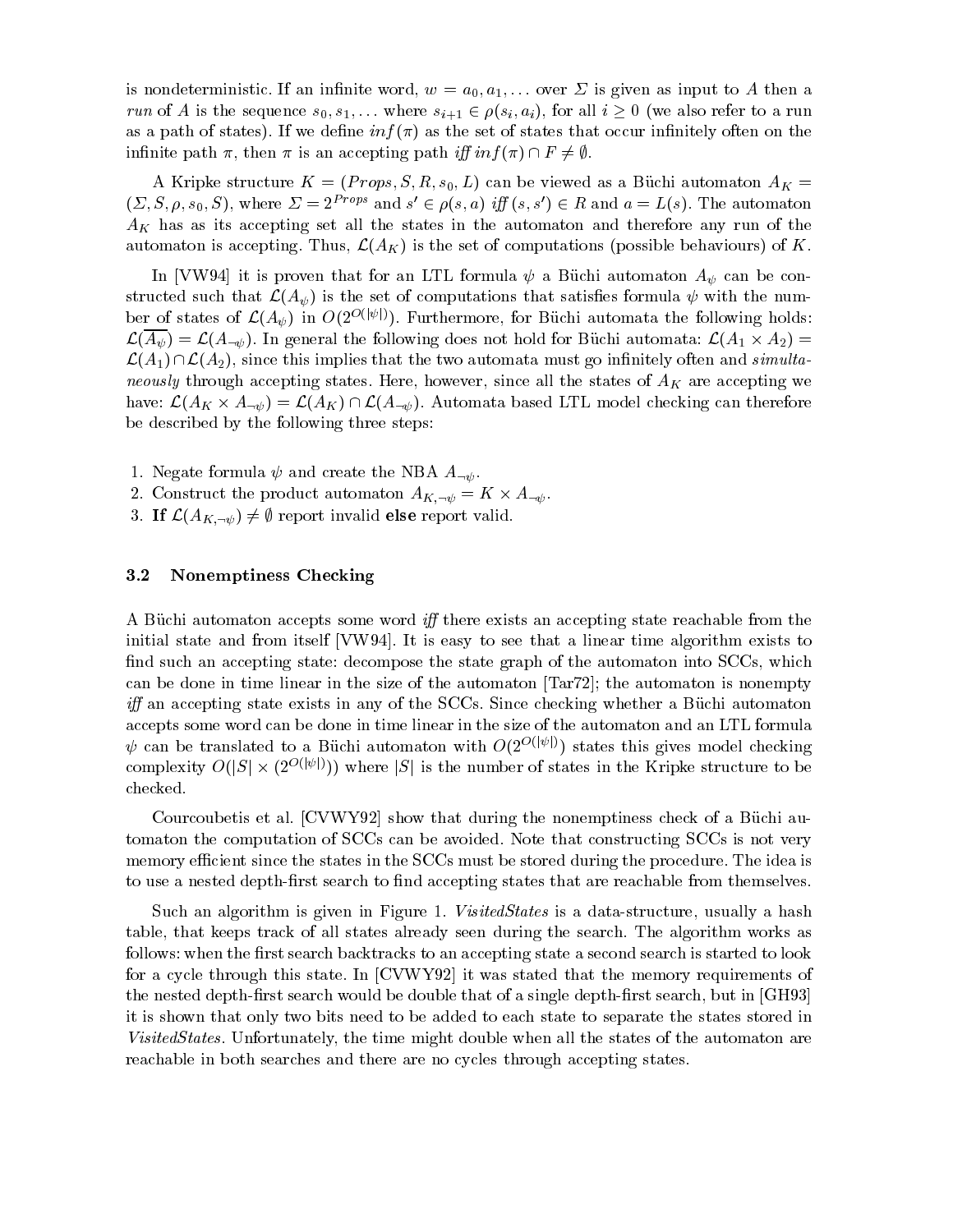```
1 december 1986 - 1987 - 1988 - 1989 - 1989 - 1989 - 1989 - 1989 - 1989 - 1989 - 1989 - 1989 - 1989 - 1989 - 1
\overline{2}Add (s,0) to VisitedStates;
3
          FOR each successor t of s DO
4 IF (t,0) not in VisitedStates THEN dfs(t) END
          END
6 IF s is an accepting state THEN seed = s; 2dfs(s) END
7 END;
8
9 2dfs(state s)
10Add (s,1) to VisitedStates;
11 FOR each successor t of s DO
12 IF (t,1) not in VisitedStates THEN 2dfs(t) END
13
            ELSIF t==seed THEN report nonempty END
14
          END
       END
```
Fig. 1. Nested DFS

Of all model checkers, SPIN [Hol91] is probably the most widely used: a recent estimation puts the number of installations at around 4000 [Hol97] with an even spread among commercial and academic usage. Correctness properties in SPIN are specified by the so-called never claim, which is essentially a Büchi automaton expressing unacceptable behaviour (hence the name never claim). Checking nonemptiness of the automaton comprising the product of the never claim with the model of the system is done with the nested depth-first algorithm shown in Figure 1  $[Hol91, HPY96]$ . The product automaton is also built on-the-fly during the depth-first search for memory efficiency. An interface for doing LTL model checking exists by translating a LTL formula to a *never claim* (Büchi automaton).

# 4 Automata-Theoretic CTL<sup>\*</sup> Model Checking

The automata-theoretic counterpart for branching time temporal logic is automata over infinite trees [VW86a]. For branching time, unlike for linear time, satisability and model checking complexity do not coincide; model checking is typically much easier than checking satis fiability. Nondeterministic tree automata cannot compete with this gap, essentially since the translation from formulas to automata can incur an exponential blow-up in size. Therefore, when using nondeterministic tree automata as a basis for model checking the resulting algorithm's time complexity will be exponential in the size of the temporal formula.

Since nondeterministic automata have traditionally been used for automata-theoretic model checking and since for certain branching time temporal logics model checking is linear (e.g. CTL), automata-theoretic techniques have been considered inapplicable to branching time model checking. In [BVW94,Ber95] it is shown that the use of *alternating* automata over infinite trees is the automata-theoretic counterpart of branching time temporal logics that allows efficient model checking.

Alternating automata generalise nondeterministic automata, since they can express both existential and universal choice, whereas nondeterministic automata can only express existential choice. In fact, the name refers to the automaton's ability to alternate between existential and universal choice. In order to define the alternating automata of interest here, the following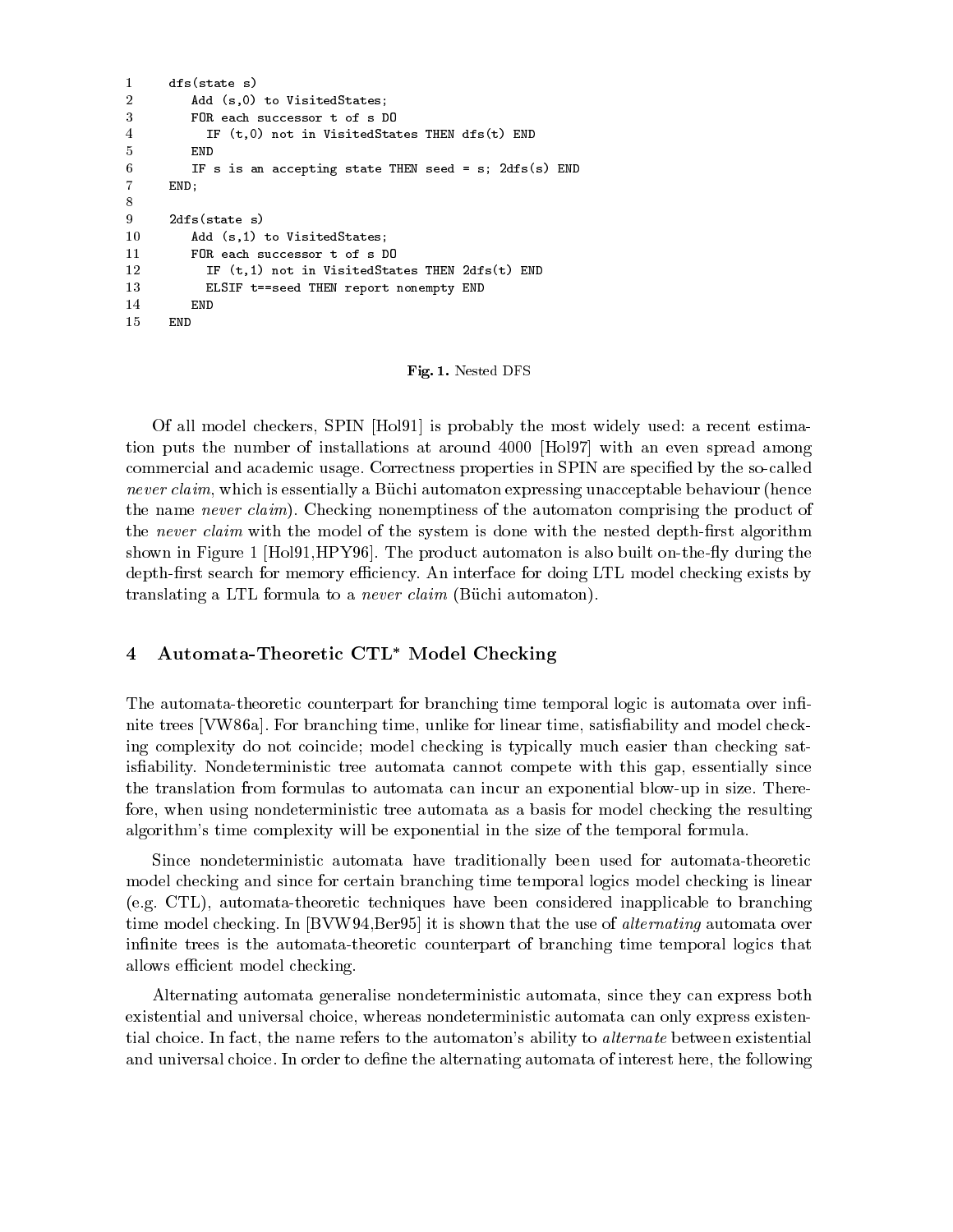definition is required: for a given set  $A$  , let  $B^+(\overline{A})$  be the set of positive Boolean formulas over X (i.e. boolean formulas built from elements in X using  $\wedge$  and  $\vee$ ), where the formulas true and fulse are also allowed.  $Y \subset A$  satismes  $\beta \in B^+(A)$  if  $\beta$  is satismed when assigning true to the members of Y and false to  $X - Y$ . For example, the set  $\{s_0, s_1\}$  satisfies the formula  $(s_0 \vee s_2) \wedge (s_1 \vee s_3)$ , but the set  $\{s_0, s_2\}$  does not.

First we show the difference between nondeterministic and alternating Büchi word automata with the aid of the function  $D^+(A)$  (defined above). For a nondeterministic Duchi word automaton  $A = (\Sigma, S, \delta, s_0, F)$  the transition function  $\delta$  maps a state s and an input symbol  $a \in \Sigma$  to a set of states indicating the possible nondeterministic choice for the automaton's next state. The function  $\delta$  can be represented by using  $B^+(S)$ ; for example,  $\delta(s, a) = \{s_0, s_1, s_2\}$  can be written as  $\delta(s, a) = s_0 \vee s_1 \vee s_2$ . When using alternating automata, nowever,  $\sigma$  can be an arbitrary formula from  $D^+(\mathcal{S})$ ; for example

$$
\delta(s, a) = (s_0 \wedge s_1) \vee (s_2 \wedge s_3)
$$

meaning that the automaton accepts the word  $aw$  (where a is a symbol and w is a word) when it accepts a in state s and accepts w from both states  $s_0$  and  $s_1$  or from both  $s_2$  and  $s_3$ . The transition combines therefore both existential choice (disjunction) and universal choice (conjunction).

# 4.1 Alternating Tree Automata

An alternating tree automaton is a tuple  $(\Sigma, D, S, \delta, s_0, F)$ . Here  $\Sigma$  is a finite alphabet,  $D \subset \mathbb{N}$ is a finite set of branching-degrees, S is a finite set of states,  $s_0 \in S$  is the initial state, F is the acceptance condition (the type of condition depends on the type of alternating automata; two types are discussed below) and  $\theta : \mathcal{S} \times \mathcal{D} \times \mathcal{D} \to \mathcal{B}^+$  (iv  $\times$   $\mathcal{S}$ ) is a partial transition function, where  $\sigma(s, a, \kappa) \in B_+$  ({ $0, \ldots, \kappa-1$ }  $\times$   $S$ ) for each  $s \in S$ ,  $a \in \mathbb{Z}$  and  $\kappa \in D$  such that  $\sigma(s, a, \kappa)$ (the type of condition depend<br>elow) and  $\delta: S \times \Sigma \times D \to E$ <br> $(\{0,\ldots,k-1\} \times S)$  for each s is defined. A run r of an alternating automaton A on a tree  $T$  is a tree where the root is labelled by  $s_0$  and every other node is labelled by an element of  $\mathbb N^+ \times S.$  Each node of  $r$ corresponds to a node of T. A node in r, labelled by  $(x, s)$ , describes a copy of the automaton that reads the node x of T in the state s. Note that many nodes of  $r$  can correspond to the same node of T. The labels of a node and its successors have to satisfy the transition function. A run is *accepting* if all its infinite paths satisfy the acceptance condition  $F$ . For example, the Buchi acceptance condition  $F \subseteq S$  will be satisfied on an infinite path  $\pi$  iff  $inf(\pi) \cap F \neq \emptyset$ . Note that we can get finite branches in the tree representing the run when either true or false is read in the transition function. However in an accepting run, only true can be found as leaves, since a path containing false is trivially not accepting.

**Example:** Let us consider the following transition function:  $\delta(s_0, a, 2) = ((0, s_1) \vee (1, s_2)) \wedge$  $((0, s_3) \vee (1, s_1))$ . When the automaton is in state  $s_0$ , reads input a and the branching degree of the input tree is 2 when  $a$  is read (i.e. there are 2 successor states from this state in the input tree) then the automaton will make two copies of itself (due to the  $\wedge$  in  $\delta$ ) which could then proceed in different ways. One possibility is that one copy of the automaton proceeds to state  $s_1$  and the next input this copy reads is in direction 0 of the input tree (which could be considered to be the first successor of the state in the tree where  $a$  was read), the other copy of the automaton could also go to state  $s_1$  but read its input in direction 1 of the input tree (say in the direction of the second successor of the state in which a was read). In fact there are four possibilities for the automaton to proceed, summarised below: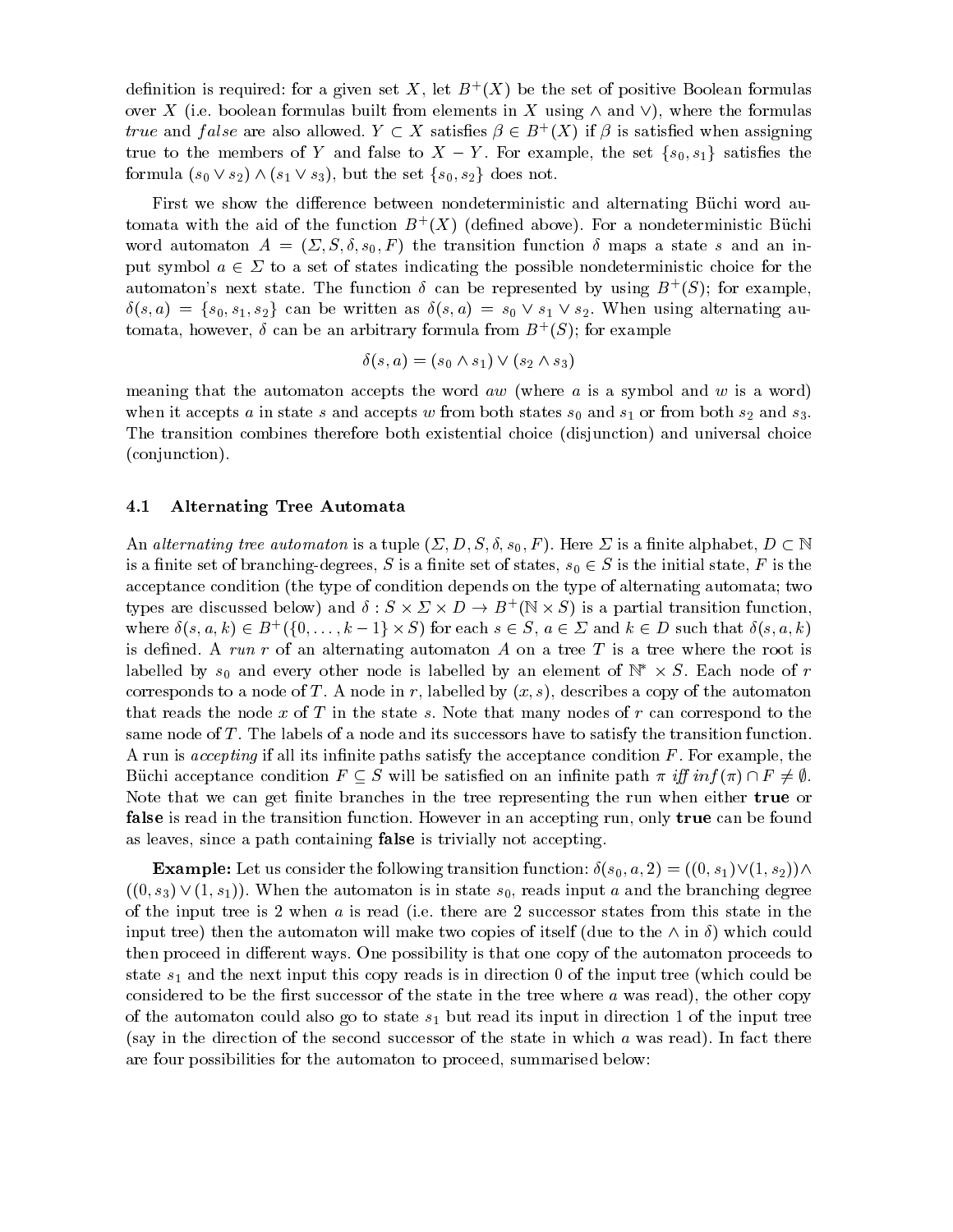- $\bullet$  one copy proceeds in direction  $0$  in state  $s_1$  and one copy proceeds in direction 0 in  $s_3.$
- $\bullet$  one copy proceeds in direction  $0$  in state  $s_1$  and one copy proceeds in direction 1 in  $s_1.$
- $\bullet$  one copy proceeds in direction 1 in state  $s_2$  and one copy proceeds in direction 0 in  $s_3.$
- $\bullet$  one copy proceeds in direction 1 in state  $s_2$  and one copy proceeds in direction 1 in  $s_1.$

Weak alternating automata (WAA), introduced by Muller et al. [MSS86], was one of the first types of alternating automata to be used for reasoning about temporal logic. For example, in [MSS88] WAA are used to explain the complexity of decision procedures for certain temporal logics. More recently, WAA were used to define linear time algorithms for model checking CTL [Ber95]. In [BVW94], Bernholtz et al. defined bounded alternation WAA. that also allow space efficient CTL model checking. In fact, it was shown that CTL model checking is in NLOGSPACE in the size of the Kripke structure.

A weak alternating automaton is defined as follows. Firstly, it uses a Büchi acceptance condition,  $F \subseteq S$ . The set of states of a WAA can be partitioned into disjoint sets  $S_i$ , such that each  $S_i$  is either an *accepting set*, i.e.  $S_i \subseteq F$ , or is a *rejecting set*, i.e.  $S_i \cap F = \emptyset$ .<br>Furthermore, a partial order  $\leq$  exists on the collection of  $S_i$  sets such that for every  $s \in S_i$ and  $s \in S_i$  for which s occurs in  $o(s, a, \kappa)$  for some  $a \in \mathcal{Z}$  and  $\kappa \in D$ , we have  $S_i \leq S_i$ . Thus, transitions from an  $S_i$  either lead to states in the same  $S_i$  or a lower one. An infinite path in the run of a WAA will therefore get trapped within some  $S_i$ ; if this  $S_i$  is accepting then the path satisfies the acceptance condition.

Unfortunately WAA cannot be used for model checking CTL , since CTL can dene languages that are not weakly definable. A stronger acceptance condition is required for automata corresponding to CTL formulas. In [Ber95] hesitant alternating tree automata (HAA) are dened that have a more restricted transition structure than WAA, but a more powerful acceptance condition. As with WAA, there exists a partial order between disjoint sets  $S_i$  of S. Furthermore, each set  $S_i$  is classified either as transient, existential or universal. such that for each  $S_i$ , and for all  $s \in S_i$ ,  $a \in \Sigma$  and  $k \in D$  the following holds:

- If  $S_i$  is transient, then  $o(s, a, \kappa)$  contains no elements from  $S_i$ . Examples (assume  $S_i =$  $\{s_0\}$ :  $\delta(s_0, a, 2) = (0, s_1) \wedge (1, s_2)$  and  $\delta(s_0, a, 2) = ((0, s_1) \vee (1, s_2)) \wedge (0, s_3)$
- $\bullet$  if  $S_i$  is existential, then  $o(s, a, \kappa)$  only contains disjunctively related elements of  $S_i$ . Examples (assume  $S_i = \{s_0\}$ ):  $\delta(s_0, a, 2) = (0, s_0) \vee (1, s_0)$  and  $\delta(s_0, a, 2) = ((0, s_0) \vee (1, s_0)) \wedge$  $(0, s_1)$ , but here  $S_i$  is not an existential set:  $\delta(s_0, a, 2) = ((0, s_0) \wedge (1, s_0)) \vee (0, s_1)$
- $\bullet$  if  $S_i$  is universal, then  $o(s, a, \kappa)$  only contains conjunctively related elements of  $S_i$ . Examples (assume  $S_i = \{s_0\}$ ):  $\delta(s_0, a, 2) = (0, s_0) \wedge (1, s_0)$  and  $\delta(s_0, a, 2) = ((0, s_0) \wedge (1, s_0)) \vee$  $(0, s_1)$ , but here  $S_i$  is not a universal set:  $\delta(s_0, a, 2) = ((0, s_0) \vee (1, s_0)) \wedge (0, s_1)$

The acceptance condition is a pair of sets of states,  $(G, B)$ . From the above restricted structure of HAA it follows that an infinite path,  $\phi$ , will either get trapped in an existential or universal set,  $S_i$ . The path then satisfies  $(G, B)$  iff either  $S_i$  is existential and  $inf(\phi) \cap G \neq \emptyset$ or is universal and  $inf(\phi) \cap B = \emptyset$ . Here we also define a subclass of HAA, called 1-HAA, for which every  $S_i$  set contains only one state in the partial order. In [Vis98] it is shown that 1-HAA is the automata-theoretic counterpart of CTL, whereas HAA in general correspond to CTL formulas.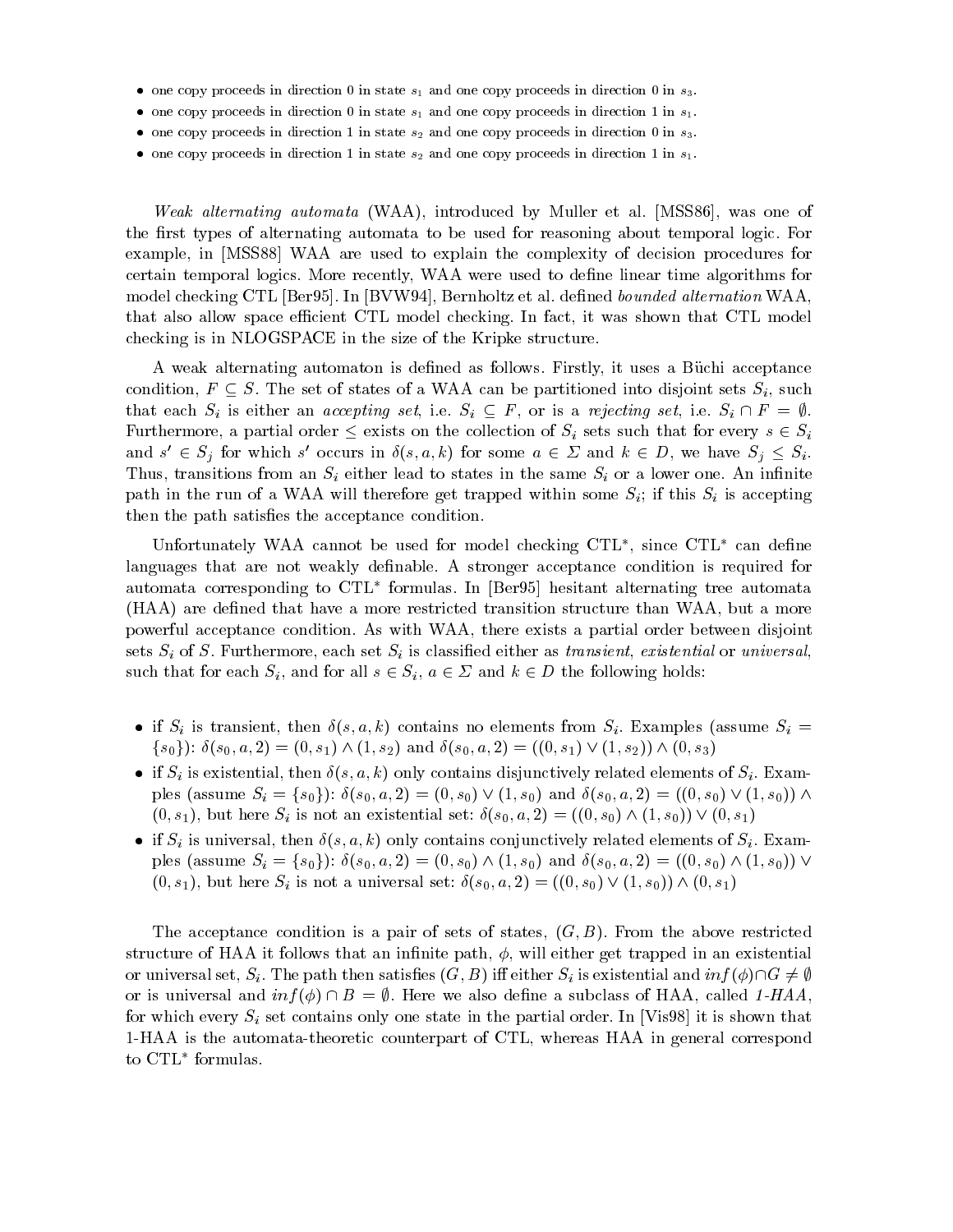### 4.2 Translating CTL to HAA

Here we will only discuss informally the translation of  $\mathop{\rm CLL}$  formulas into HAA. The interested reader is referred to [Ber95] for a detailed analysis of this translation. First, maximal state subformulas of a formula  $\varphi$ ,  $max(\varphi)$ , need to be defined:  $\psi$  is a maximal state subformula of  $\varphi$  if it is a state subformula and there is no other state subformula of  $\varphi$  for which  $\psi$  is also a state subformula. For example, let  $\varphi = AF(Xq V AFAGp)$ , then  $max(\varphi)$  =  $\{q, Ar A G \}$ . Secondly, observe that complementing an HAA  $A = ( \triangle, D, Q, o, q_0, (G, B) )$  is  $\Lambda$  and as switching as switching as switching as switching as switching all the true and false values and false values and false values and false values and false values and false values and false values and false value the  $\wedge$  and  $\vee$  symbols. For example, if  $\delta(q, a, k) = p \vee (true \wedge q)$ , then  $\overline{\delta} = p \wedge (false \vee q)$ .

The first step in the translation of  $\varphi$  is to build the HAA for all the formulas in max( $\varphi$ ). The formula  $\varphi$  is now rewritten, as  $\varphi'$ , with all the formulas in max $(\varphi)$  replaced by atomic propositions. The formula  $\varphi'$  now consists of path modalities preceded by a path quantifier (A or E) and only has propositions as state formulas, i.e. linear time formula preceded by an A or E. Let us consider the case where we have  $\alpha = E \psi$ , where  $\psi$  is a linear time formula. Informally, the idea is to build an HAA for  $E\psi$  over the alphabet  $\Sigma' = 2^{max(\alpha)}$  and then to expand it over the alphabet  $\Sigma$  by using the HAA for the formulas in  $max(\alpha)$ . For the formula  $A\psi$ , an HAA for  $E\neg\psi$  (with the negation pushed inside to the propositions) is built in the above fashion and then complemented. In the construction of the HAA for  $E\psi$  the crucial point is the construction of a nondeterministic Buchi word automaton that accepts all the infinite words recognised by  $\psi$ . A simple translation exists from this automaton to the HAA for  $E\psi$  (see [Ber95]). Unfortunately, the Büchi word automaton is exponential in the size of the  $\psi$  TV W94,GPV W95]. This results in the complete translation from a CTL -formula into an HAA being exponential.

Note that we do not translate the linear time formula into an alternating Buchi word automaton, even though this translation is known to be linear [MSS88]; this is because the reduction to a 1-letter nonemptiness problem, which we will see in the next section is crucial for efficient model checking, is impossible for alternating Büchi word automata, but valid for nondeterministic Büchi word automata [Ber95].

**Example:** Consider the CTL formula  $\varphi = AF Gp$ . Since it is of the form  $A\psi$  we need to negate and complement the HAA for  $EGF \neg p$ . Note that we do not need to construct an HAA for the maximal formula  $(-p)$  since it is already a proposition. The nondeterministic Büchi word automaton for  $GF\neg p$  has the following transition relation M:

$$
M(q_0,\{-p\})=M(q_1,\{-p\})=q_1\qquad\quad M(q_0,\{p\})=M(q_1,\{p\})=q_0
$$

with the accepting set  $\{q_1\}$  and the initial state  $q_0$ . (We implemented an optimised version of the algorithm given in [GPVW95] to create Büchi word automata from linear time formulas.) From this we construct the HAA for  $EGF\neg p$ :

| $q    \delta(q, \{\neg p\}, k)   \delta(q, \{p\}, k)$               |  |
|---------------------------------------------------------------------|--|
| $q_0 \ \bigvee_{c=0}^{k-1} (c,q_1) \ \bigvee_{c=0}^{k-1} (c,q_0)\ $ |  |
| $q_1\ \bigvee_{c=0}^{k-1}(c,q_1)\ \bigvee_{c=0}^{k-1}(c,q_0)\ $     |  |

with acceptance condition  $(\{q_1\},\{\})$  and initial state  $q_0$ . Since this HAA is already defined over the alphabet  $2^{Props} = \{\neg p, p\}$ , all that remains is to complement it to get the HAA for  $\varphi$  (call this HAA  $A_{AFGp}$ ):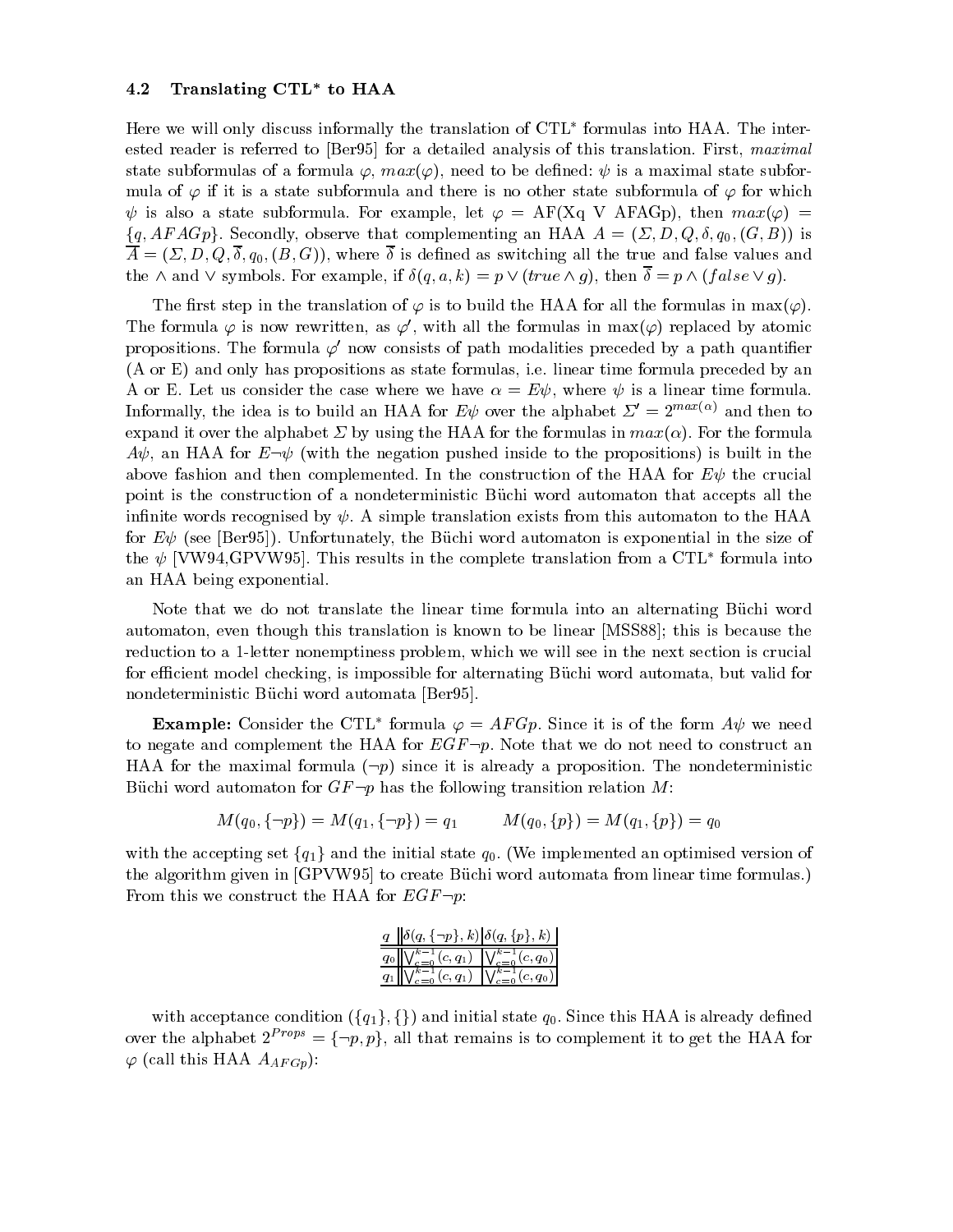| $q \ \delta(q, \{\neg p\}, k)\ \delta(q, \{p\}, k)\ $                                       |  |
|---------------------------------------------------------------------------------------------|--|
| $q_0$ $\left \bigwedge_{c=0}^{k-1}(c,q_1)\right  \left \bigwedge_{c=0}^{k-1}(c,q_0)\right $ |  |
| $q_1\ \bigwedge_{c=0}^{k-1}(c,q_1)\ \bigwedge_{c=0}^{k-1}(c,q_0)\ $                         |  |

with acceptance condition  $(\{\}, (\{q_1\})$  and initial state  $q_0$ .

### 4.3 Nonemptiness Checking for HAA

Let us first consider the general approach to automata-theoretic branching time model checking. Recall that for linear time temporal logic each Kripke structure may correspond to in finitely many computations. Model checking is therefore reduced to checking inclusion between the set of computations allowed by the Kripke structure and the language of an automata describing the formula (section 3). For branching temporal logic, each Kripke structure corresponds to a single nondeterministic computation. Therefore, model checking is reduced to checking the membership of this computation in the language of the automaton describing the formula [Wol89]. This suggests the following automata-based model checking algorithm. Given a branching temporal formula  $\varphi$  and a Kripke structure K with degrees in D:

- 1. Construct the alternating automaton for the formula,  $A_{D,\varphi}$ .
- 2. Construct the product alternating automaton  $A_{D,\varphi}^{\perp} = \mathbf{K} \times A_{D,\varphi}$ . This automaton simulates a run of  $A_{D,\varphi}$  on the tree induced by the Kripke structure K.
- 3. It the language accepted by  $A_{D,\varphi}^\omega$  is nonempty then  $\varphi$  holds for  $K,$  otherwise not.

Thus, a nonemptiness check for HAA is required to check  $\text{CTL}^*$  properties in K. The general nonemptiness check for HAA cannot be done efficiently [Ber95]. Fortunately, taking the product with the Kripke structure  $K$ , results in a 1-letter HAA over words (i.e. an HAA with  $|\Sigma| = 1$  and  $D = \{1\}$ , for which a nonemptiness check can be done in linear time [Ber95]. Let us now define this product automaton. Let  $A_{D,\varphi} = (2^{Props}, D, Q_{\varphi}, \delta_{\varphi}, q_0, (G_{\varphi}, B_{\varphi}))$  be an HAA which accepts exactly all the D-trees that satisfy  $\varphi$  and let  $K = (Props, S, R, s_0, L)$  be a Kripke structure with degrees in  $D$ . The product automaton is then an HAA word automaton  $A_{D,\varphi}^{\perp} = (\{a\},S \times Q_\varphi, o, (s_0,q_0), (S \times G_\varphi, S \times B_\varphi))$  where *o* is defined as  $(a(s)$  is the number of successors of s in  $K$ ):

Let  $Q \in Q_{\varphi}, s \in S$ ,  $succ_R(s) = (s_0, \ldots, s_{(d(s)-1)})$  and  $\delta_{\varphi}(q, L(s), d(s)) = \alpha$ . Then  $\delta((s, q), a) = \alpha'$ , where  $\alpha'$  is obtained from  $\alpha$  by replacing each atom  $(c, q')$  in  $\alpha$  by  $(s_c, q')$ .

A run of an alternating automata is a tree; in the sequel we will display this tree as an And-Or tree with each infinite branch truncated when a node is revisited on a branch. Therefore the product automaton will be displayed in this fashion (note we do not show the  $\wedge$  and  $\vee$  choices when only one successor state exists in the product automaton). For example consider the product automaton of the Kripke structure in Figure 2 and the HAA for the CTL formula AGEFp (Figure 3) given as an And-Or tree in Figure 4.

To illustrate how this product is obtained we show how the run proceeds from the initial state. In the initial state the automaton is in state  $q_0$  and takes as input the label from state x (namely  $\neg p$ ) in the input tree induced by the Kripke structure K:

$$
\delta(q_0, \{\neg p\}, 2) = ((0, q_1) \vee (1, q_1)) \wedge ((0, q_0) \wedge (1, q_0))
$$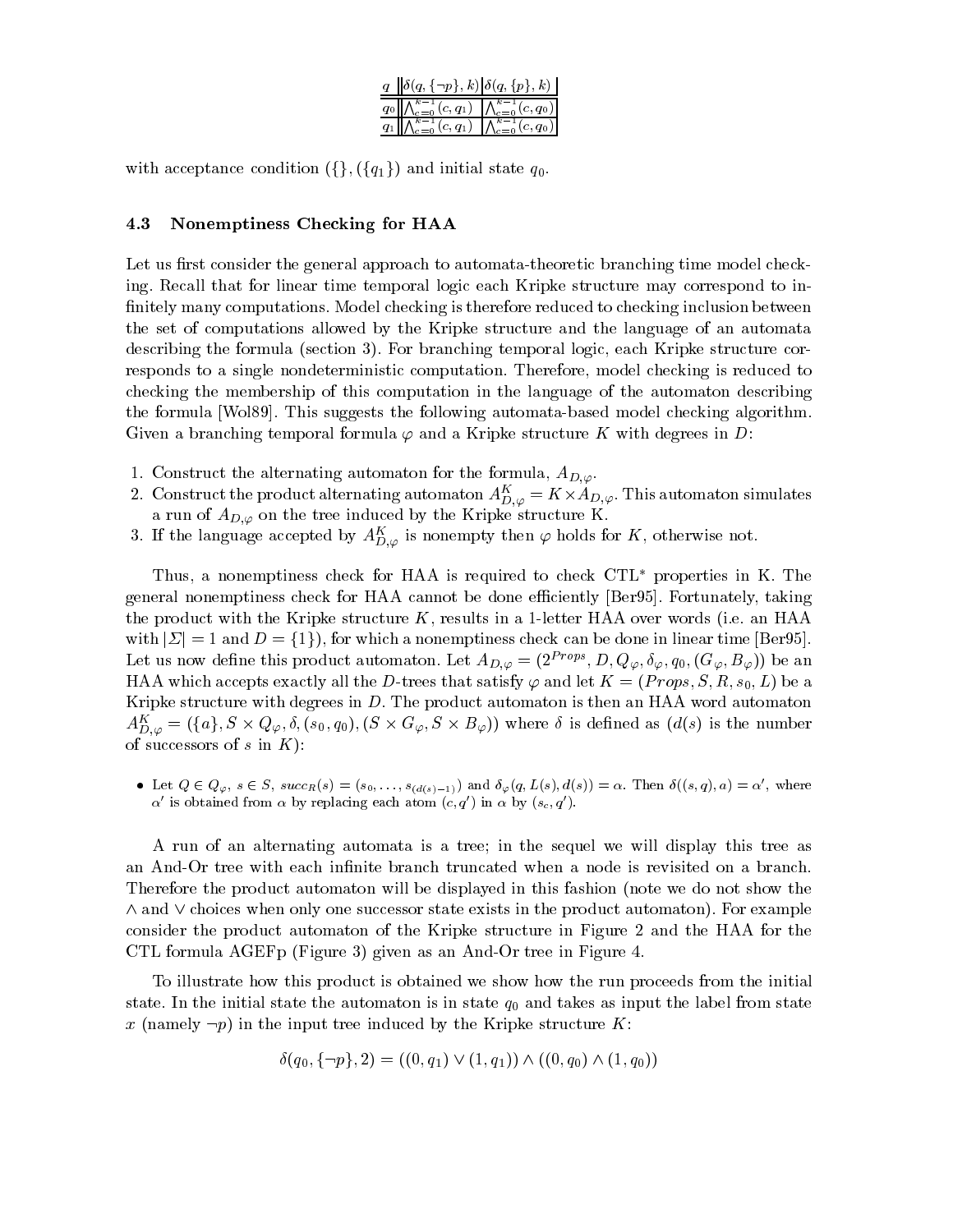

**Fig. 2.** Kripke structure  $K = (\{p\}, \{\neg p\}\}, \{x, y, z, k, h\}, R, x, L)$ 

| $q \parallel \delta(q, \{-p\}, l)$                                                                           | $\delta(q, \{p\}, l)$ |  |
|--------------------------------------------------------------------------------------------------------------|-----------------------|--|
| $q_0 \ \bigvee_{c=0}^{l-1} (c,q_1) \wedge \bigwedge_{c=0}^{l-1} (c,q_0) \bigwedge_{c=0}^{l-1} (c,q_0) \big $ |                       |  |
| $q_1\ \bigvee_{c=0}^{i-1}(c,q_1)$                                                                            |                       |  |

**Fig. 3.** HAA  $A_{D,AGEFP} = (\{\{\neg p\}, \{p\}\}, D, \{q_o, q_1\}, \delta, q_0, (\{\}, \{\}))$ 

If we consider y to be the first successor of x and k the second successor of x then we get:

$$
\delta(q_0, \{\neg p\}, 2) = ((y, q_1) \vee (k, q_1)) \wedge ((y, q_0) \wedge (k, q_0))
$$

which is displayed graphically in Figure 4. Note that all the branches that reach the state  $(k, q_1)$  are trivially accepting since a **true** is read in the transition function. All other branches are infinite and their acceptance is determined by the acceptance condition  $(\{\},\{\})$ : the infinite branches with a  $q_0$  component are accepting (since  $q_0$  is in a universal set and  $q_0 \notin B$ , i.e.  $inf(\pi) \cap B = \emptyset$ , where  $\pi$  is any of the infinite branches with a  $q_0$  component) whereas all the infinite branches with a  $q_1$  component are not accepting (since  $q_1$  is in a existential set and  $inf(\pi) \cap G = \emptyset$ , where  $\pi$  is any of the infinite branches with a  $q_1$  component). However, since all the infinite branches with a  $q_1$  component can be avoided by picking the other option in the  $\vee$ -choice and reach a trivial accepting state it follows that the run of the alternating automata is accepting and hence  $K, x \models AGE F p$ .

# 5 Nonemptiness Game

Emerson and Jutla were the first to use game-theory in combination with temporal logic [EJ88]. They used innite Borel games to show that satisability checking for CTL is in deterministic double exponential time. Stirling showed how *Ehrenfeucht-Fraissé* games can be used to capture the expressive power of the extremal fixed point operators of the  $\mu$ -calculus [Sti96]. To the best of our knowledge, Stirling was also the first to use two-player games for model checking [Sti95] when he reformulated the model checking problem for the  $\mu$ -calculus as a two-player game. Here we show how the nonemptiness check for HAA can be formulated as a 2-player game. We refer to this game as the nonemptiness game. We will show that formulating the nonemptiness problem for HAA as a game has two main advantages: (1) The game is simple and can be played without prior knowledge of the automata-theoretic details. (2) Although the game does not improve the worst-case complexity of the nonemptiness check for HAA, it leads to a simple and efficient implementation for checking nonemptiness of an HAA.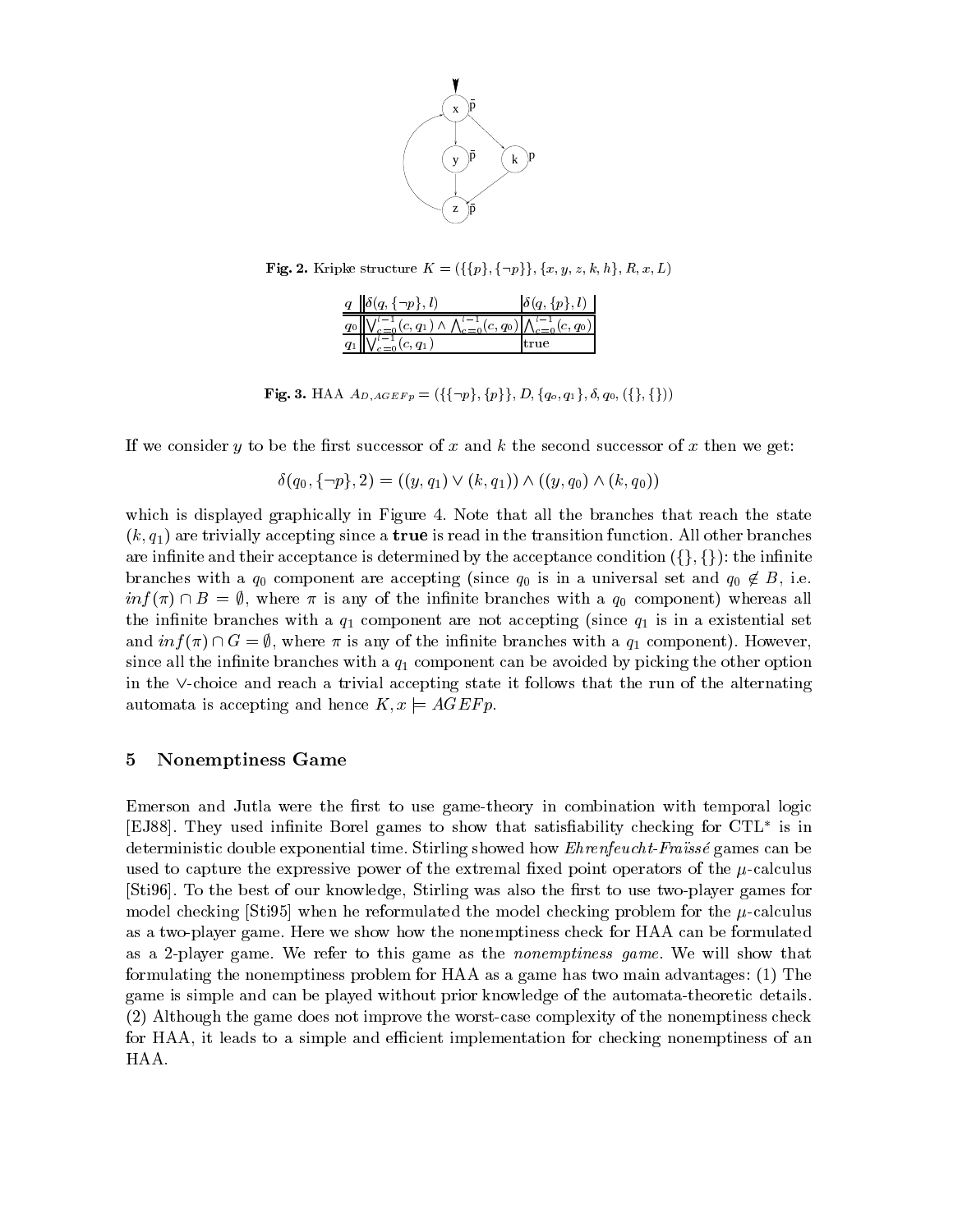

**Fig. 4.** And-Or tree for the product automaton  $K \times A_{D,AGAFp}$ .

The nonemptiness game is defined as a two-player game, in which player 1 will try to show that the HAA is empty whilst player 2 will try to establish that it is nonempty. A play of the game is a possibly infinite sequence of *positions*<sup>2</sup> of the form  $(q_0, s_0), (q_1, s_1), \ldots$  where each position  $(q_i, s_i)$  is a node in an And-Or tree (in our case, the product of the HAA for the formula and the Kripke structure). Which player makes the next move is determined by the structure of the And-Or tree: player 1 (Brandy) moves whenever there is an  $\wedge$ -choice and player  $2$  (Port) when there is an  $\vee$ -choice . I he players therefore do not take turns as is the case in many standard games. The winner of a play can be determined when either a node that is labelled *true* (Port wins) or *false* (Brandy wins) is found in the play or when a position in the current play is revisited.

When a position in a play is revisited it represents the scenario where there is an infinite path in the product HAA and therefore we need to consider the acceptance condition  $(G, B)$ to determine which player wins the play. Recall the acceptance condition for an infinite path,  $\pi$ , in an HAA:

- 1. If  $\pi$  gets trapped in an existential  $S_i$  and  $inf(\pi) \cap G \neq \emptyset$
- 2. If  $\pi$  gets trapped in an universal  $S_i$  and  $inf(\pi) \cap B = \emptyset$

Let us define a set of positions,  $\inf pos(play_{\pi})$ , to be the positions in the current play,  $play_{\pi}$ , that are visited infinitely often on  $play_{\pi}$ . Existential  $S_i$  only contain disjunctively related elements, thus Port will be making the choices of which move to make in these  $S_i$ . Universal  $S_i$ , on the other hand, only contain conjunctively related elements, from which Brandy makes the next move. The definitions of existential and universal sets combined with 1 and 2 above are sufficient to define the winning conditions of a play, summarised in Figure 5.

<sup>2</sup> Positions in the game setting are equivalent to states in the automata setting.

The player names reflect when the player moves: Brandy and Port.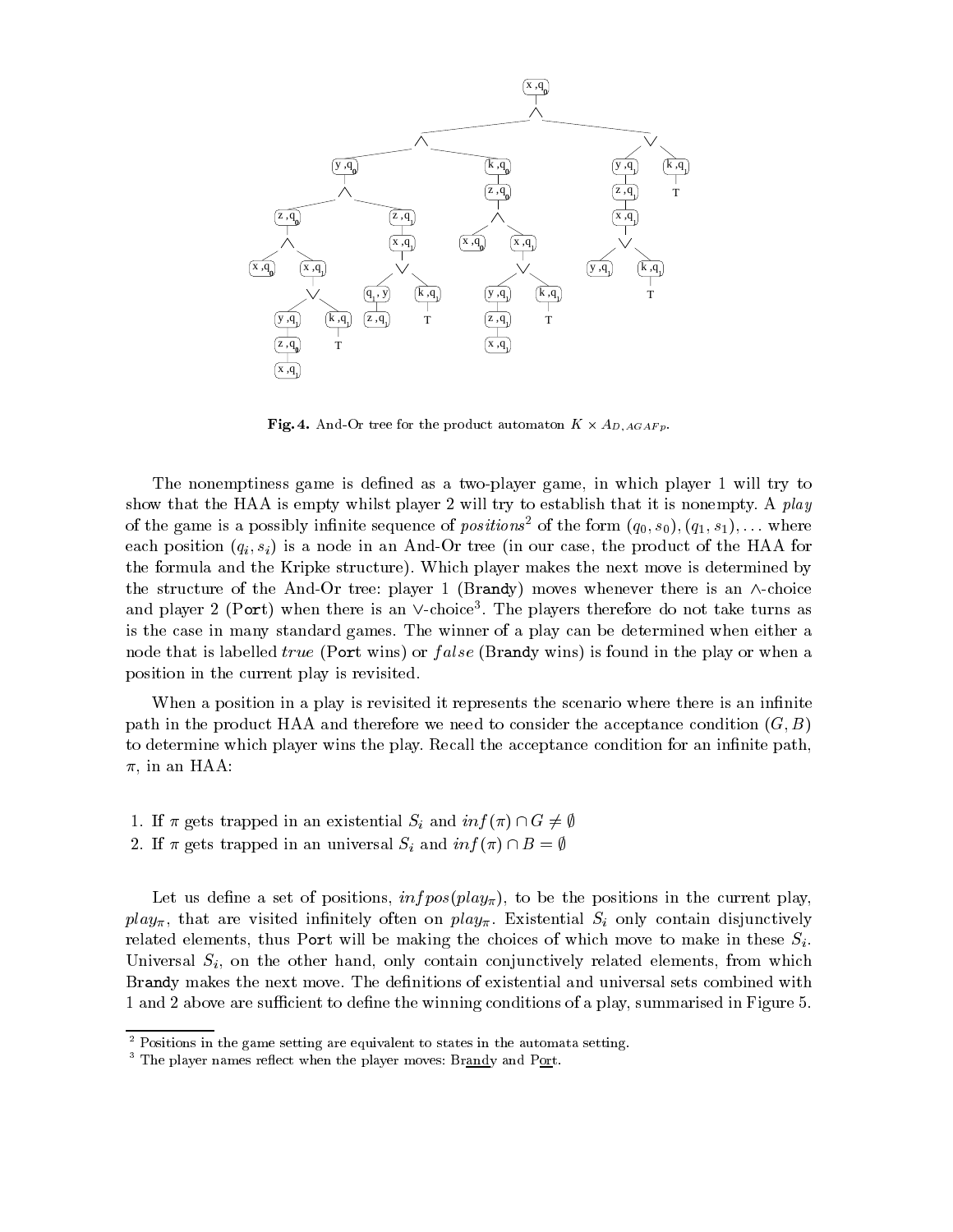| Player 1 (Brandy) Wins                                          | Player 2 (Port) Wins                                                                              |
|-----------------------------------------------------------------|---------------------------------------------------------------------------------------------------|
| Play reaches a <i>false</i>                                     | Play reaches a true                                                                               |
| After a move by Port, that revisits a position                  | After a move by Port, that revisits a position                                                    |
| in the current play, $infpos(play_{\pi}) \cap G = \emptyset$    | in the current play, $infpos(play_{\pi}) \cap G \neq \emptyset$                                   |
|                                                                 | After a move by Brandy, that revisits a position After a move by Brandy, that revisits a position |
| in the current play, $infpos(play_{\pi}) \cap B \neq \emptyset$ | in the current play, $infoos(play_{\pi}) \cap B = \emptyset$                                      |

Fig. 5. Winning Conditions for a Play in the Nonemptiness Game

Since the intentions of the players when making moves are backwards sound, the following rule can be used to combine the results of plays: if Brandy (Port) moves from position s to  $s$  in a play and  $s$  is the start of a winning play for Brandy (Port), then Brandy (Port) also wins from s. A player has a *winning strategy* for a game if the player can win any play of the game from a position regardless of the opponent's moves.

**Theorem 1.** Player 2 (Port) has a winning strategy in the nonemptiness game from the initial state of an HAA iff the language accepted by the HAA is nonempty.

Proof: The correctness of the Theorem follows directly from the construction of the winning conditions of the game: each play in the game is essentially checking the acceptance of a (possibly) infinite path in the HAA.  $\Box$ 



**r** ig. **o**. And-Or tree for the product automaton  $K \times A_{D,AGEF p}$ 

**Example:** If we play the nonemptiness game on the HAA,  $K \times A_{D,AGEFp}$  from Figure 0, then it is clear that whenever Port has a move it can reach the position  $(k, q_1)$  which is a winning position for Port (the winning players are shown as labels on the positions in Figure 6). The only interesting plays are those that revisit  $(x, q_0)$  and  $(x, q_1)$ , for example for the left-most play  $(\text{play}_{\pi})$ ,  $\text{infos}(\text{play}_{\pi}) = \{(x, q_0), (y, q_0), (z, q_0)\}\)$ , but since B is empty Port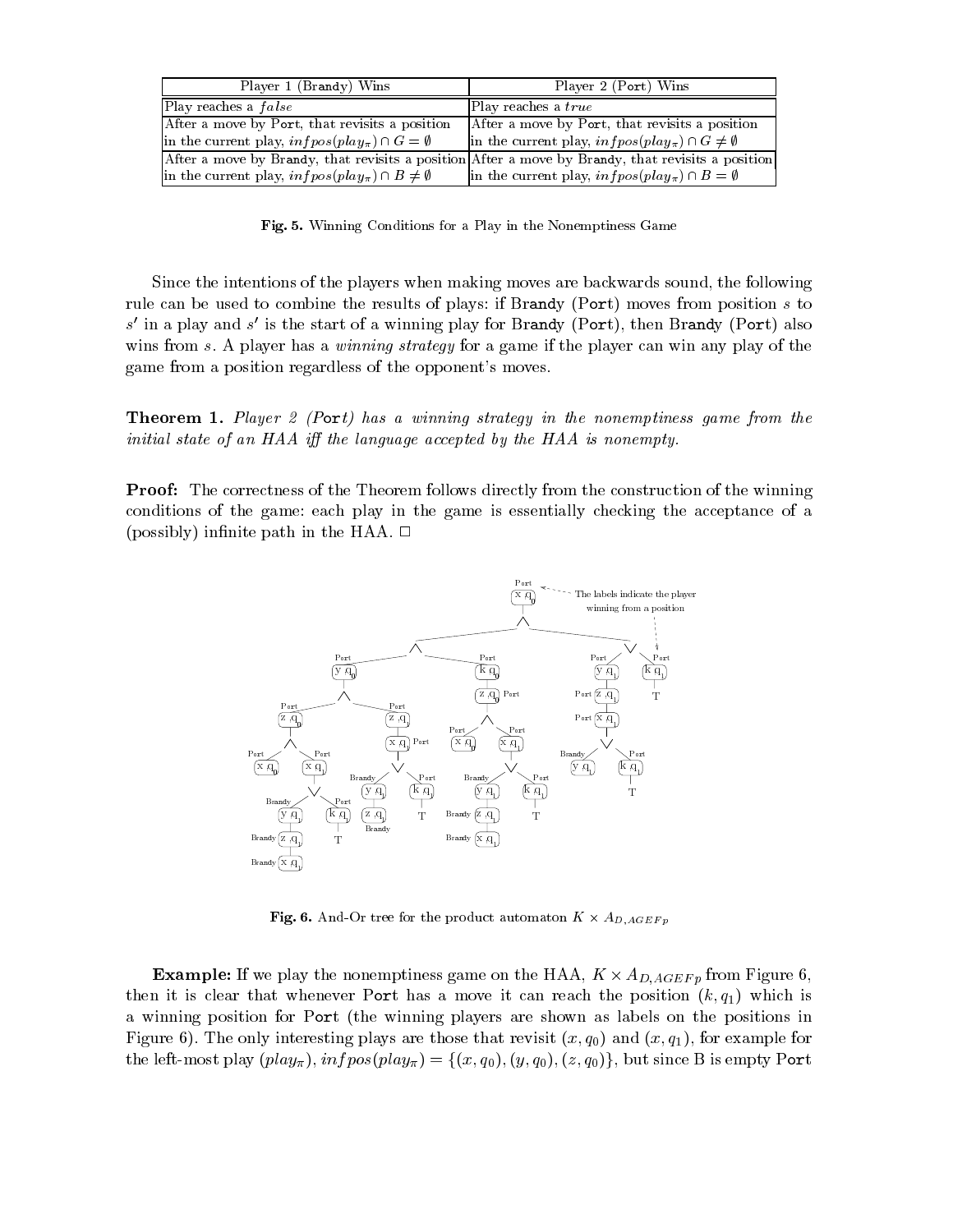wins this play. Port in fact wins every play, regardless of Brandy's moves, and from Theorem 1 it then follows that  $K \times A_{D,AGEFP}$  is nonempty, and hence also that  $K \vDash AGEFP$ .

**Theorem 2.** Given a Kripke structure K and a CIL jormula  $\varphi$  then  $K \models \varphi$  iff Player 2 (Port) has a winning strategy for the nonemptiness game on  $K$   $\times$   $A_{D,\varphi},$  where  $A_{D,\varphi}$  is an HAA such that the language accepted by  $A_{D,\varphi}$  is exactly the set of D-trees satisfying  $\varphi$ .

**Proof:** Theorem 2 follows directly from Theorem 1 and captures the relationship between the model checking problem and the nonemptiness game.  $\Box$ 

From Theorem 2 we can now construct an efficient algorithm for doing  $\text{CTL}^*$  model checking. The first part is to construct the HAA from the CTL formula and then to play the  $\,$ nonemptiness game on the product of this HAA and the Kripke structure. The construction of the HAA from a  $\circ$ 1 L -formula is given in section 4.2. Next we will show how to implement the nonemptiness game in an efficient fashion.

### 5.1 Implementing the Nonemptiness Game

In the previous section it was shown that the moves of the nonemptiness game are determined by the structure of the And-Or tree. We have implemented a depth-first algorithm for finding winning plays in an And-Or tree. An efficient implementation of  $\inf pos$  is obtained by keeping track of the positions in the current play on a stack data-structure, where a new position is pushed every time a move is made and popped whenever a winning play is found from the position. The elements in inf pos are therefore all the elements in the stack between the depth where a position is revisited and the current depth (value of the top of stack pointer). The stack is also used to keep track of the other possible moves from a position, but the moves themselves will only be made if the depth-first algorithm requires it later (i.e. after backtracking) in the search for a winning play. For example when looking for a winning play in the initial position of Figure  $6$  the left-hand choice at the  $\wedge$ -node is taken and the fact that there is a right-hand choice is recorded in the stack, but it is only explored when it is clear that the left-hand choice returns a winning play for Port. This approach is in general more memory efficient than a breadth-first algorithm where all the choices are explored simultaneously.

Unfortunately, although the algorithm outlined above is memory efficient, it is not time efficient. The reason for this is that "winning" games from a position can be replayed. Considering again the example of Figure 6, it is clear that in the play  $(x, q_0)$ ,  $(y, q_0)$ ,  $(z, q_0)$ ,  $(x, q_1)$ there is a winning play for Port in position  $(x, q_1)$ , but this position arises three more times in other plays and the fact that Port has a win from this position will be re-established each time. A results store is required to keep track of winning positions so that when they are revisited in different plays then the results can be reused. The problem is however to determine when to store the results, or to put it another way, when a potential winning position is stored to be certain that the winning position is indeed correct. One possibility is to store the winning position when all moves from a position have been played (i.e. when the depth-first algorithm backtracks). However, since a play is truncated whenever a position is revisited, it may happen that an incorrect result can be stored when all moves from a position have been made. The problem is that a winning play for a player may now be missed since that play may have been truncated at some point.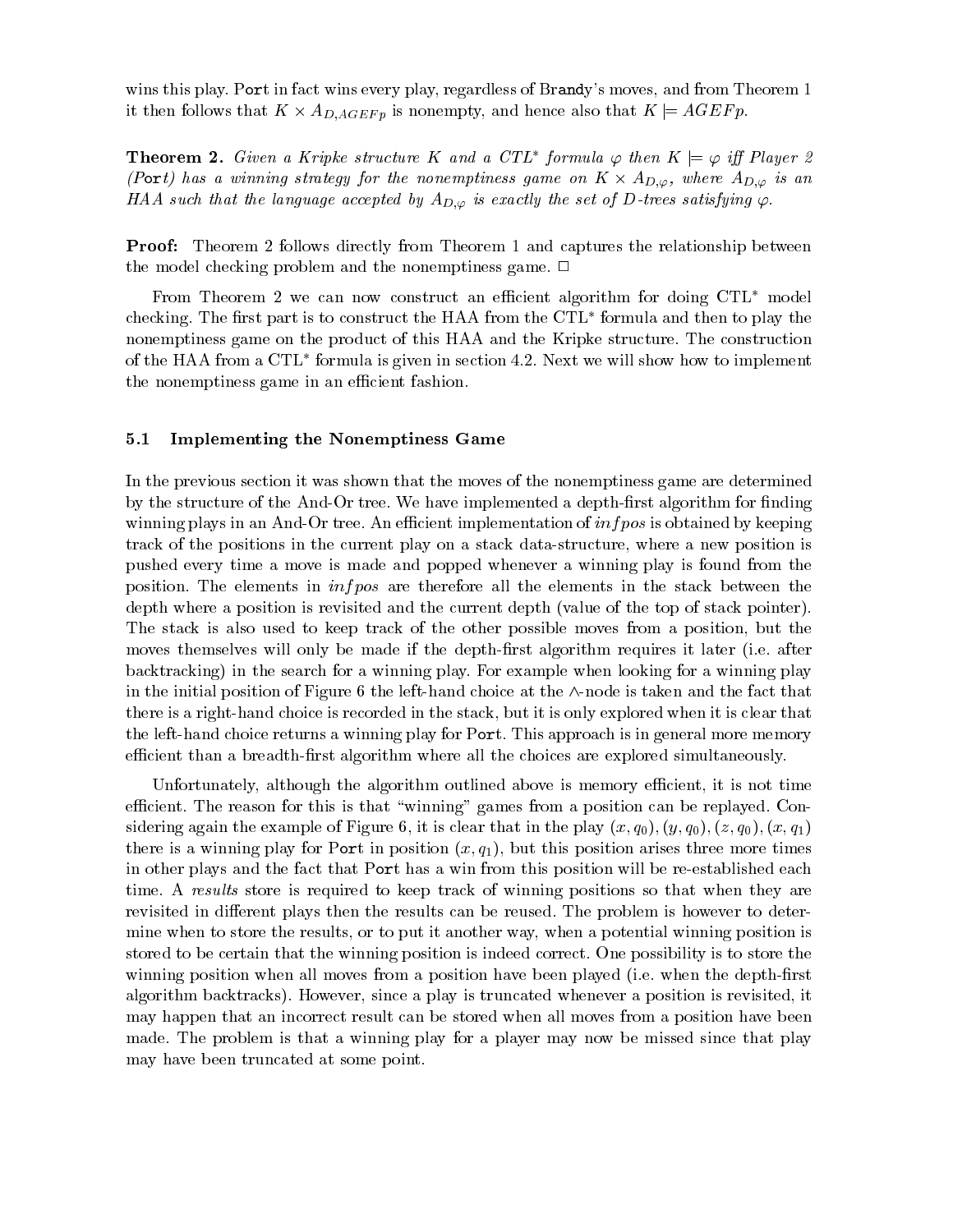#### $5.2$ New Games

In order to ensure that the results stored as winning positions are indeed correct, it is proposed that a new game is played whenever all the moves from a position, say s, have been played. This new game takes as its initial position s and a new stack and new results store are used. Since a new game uses a new stack and a new store, the intuition is that plays that were previously truncated will be played to completion in the new game, hence ensuring that the correct result is obtained for the initial position of the new game. When a new game is completed (i.e. the winning player from its initial position is found) the stack and results store for the new game are deleted and the result of the new game is stored in the original<sup>4</sup> results store. Whenever a position is visited in the new game it is first checked whether this position is not in the original store, since if it is that result can be used. Note that when we refer to the *nonemptiness game* we refer to the initial (first) game together with all the new games that are played in order to determine the winning player for the initial position (of the first game).

New games may have to be played recursively, i.e. whilst playing a new game another new game can be started etc. Therefore, to ensure that new games will not be played innitely, a new game is not allowed from a position from which a new game is already being played. In fact, when a new game is being played one can restrict the play of more new games from positions that are on the current play of any of the previous games (initial game and all new games currently being played). The reason for this restriction is that new games for positions that are on the current play of a previous game will be played later on (precisely, when the positions are backtracked in the previous game). This therefore has the effect of just postponing the new game. Note that the initial position of a new game is by definition also part of the current play of the previous game and therefore this restriction also ensures that new games cannot be played infinitely. Furthermore, when a new game is to be started from a position that is in the acceptance condition  $(G, B)$  and a previous new game is already being played for this position then a cycle exists and the winning player from this position can be determined by whether it is part of a universal or existential set.

Example: In Figure 7 it is shown how a new game is played when the only move from  $(z, q_1)$  has been played and the result of this new game is that  $(z, q_1)$  is a winning position for Port. Reusing this result when  $(z, q_1)$  is visited again enables Port to win the game from the initial position which is the correct result. No further new games are played for the positions visited in the new game from position  $(z, q_1)$ , since all these positions are on the current play of the initial game. New games are however played for the positions in the initial game, but in those cases the results are immediately found in the original results store (due to the depth-first nature of the plays).

### 5.3 Complexity

Let the number of positions in the product HAA  $\Lambda \times A_{D,\varphi}$  be n. Since a new game is required for each position and in the worst case each of the n positions needs to be visited for each new game the time complexity of the nonemptiness game is  $O(n^2)$ . However, due to the depth-hrst nature of the nonemptiness games and the fact that the original results store is checked for

 $^\circ$  The store used for the initial game will be referred to as the original store and is never deleted.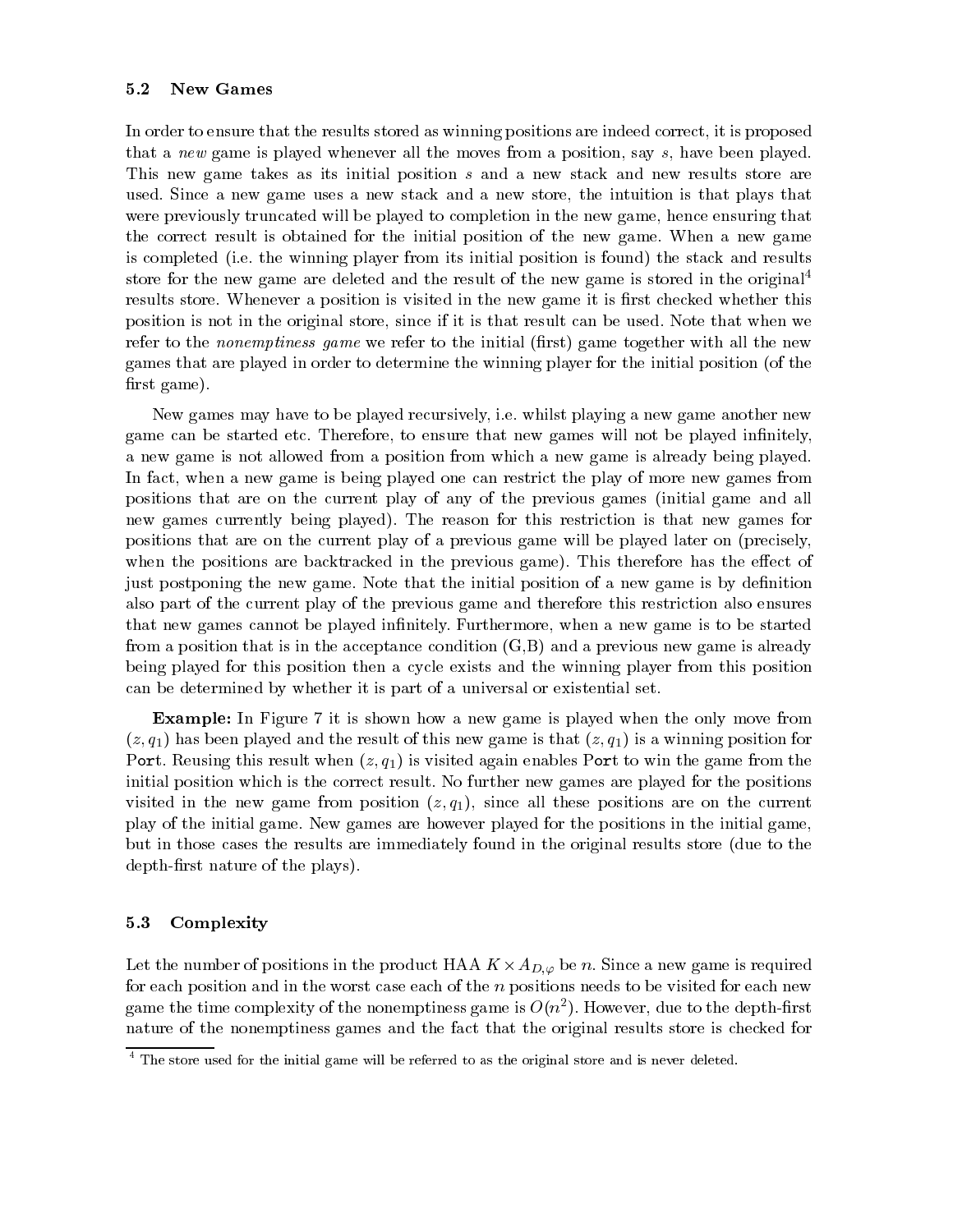

Fig. 7. New Games combined with Results Store

winning positions during a new game, new games tend only to traverse all  $n$  positions the first time the game is played and subsequently the results store provides the results. The time complexity of the nonemptiness game is therefore  $O(cn)$ , where  $c \leq n$  and c is the number of new games that will not immediately find a winning position from the results store. In fact there is a relationship between  $c$  and the number of strongly connected components in the Kripke structure (and the product automaton therefore): for each SCC in  $K \times A_{D,\varphi}$  a new game might be required that will visit at most all the positions in the SCC. An example of this is the new game in Figure 7: the new game from  $(z, q_1)$  visits the positions  $(x, q_1)$ ,  $(y, q_1)$ ,  $(k, q_1)$  and  $(k, q_1)$  (which are all part of the same SCC), but the other new games only visit at most all their immediate successor positions.

The space complexity of the nonemptiness game is the amount of space required for the stack plus the space required for each of the games' results stores. The space requirement for one results store is linear in the number of positions n, and since we can reuse the space when a game is finished the space complexity is  $O(k + n)$ , where k is the space required for the stack (in general  $k \ll n$ )

# 6 Optimised Games

We show that the number of new games played can be reduced by exploiting the structure of the HAA. Firstly we show that checking the nonemptiness of a HAA translated from an LTL formula is similar to the nested depth-first algorithm of section 3.2, next we give the special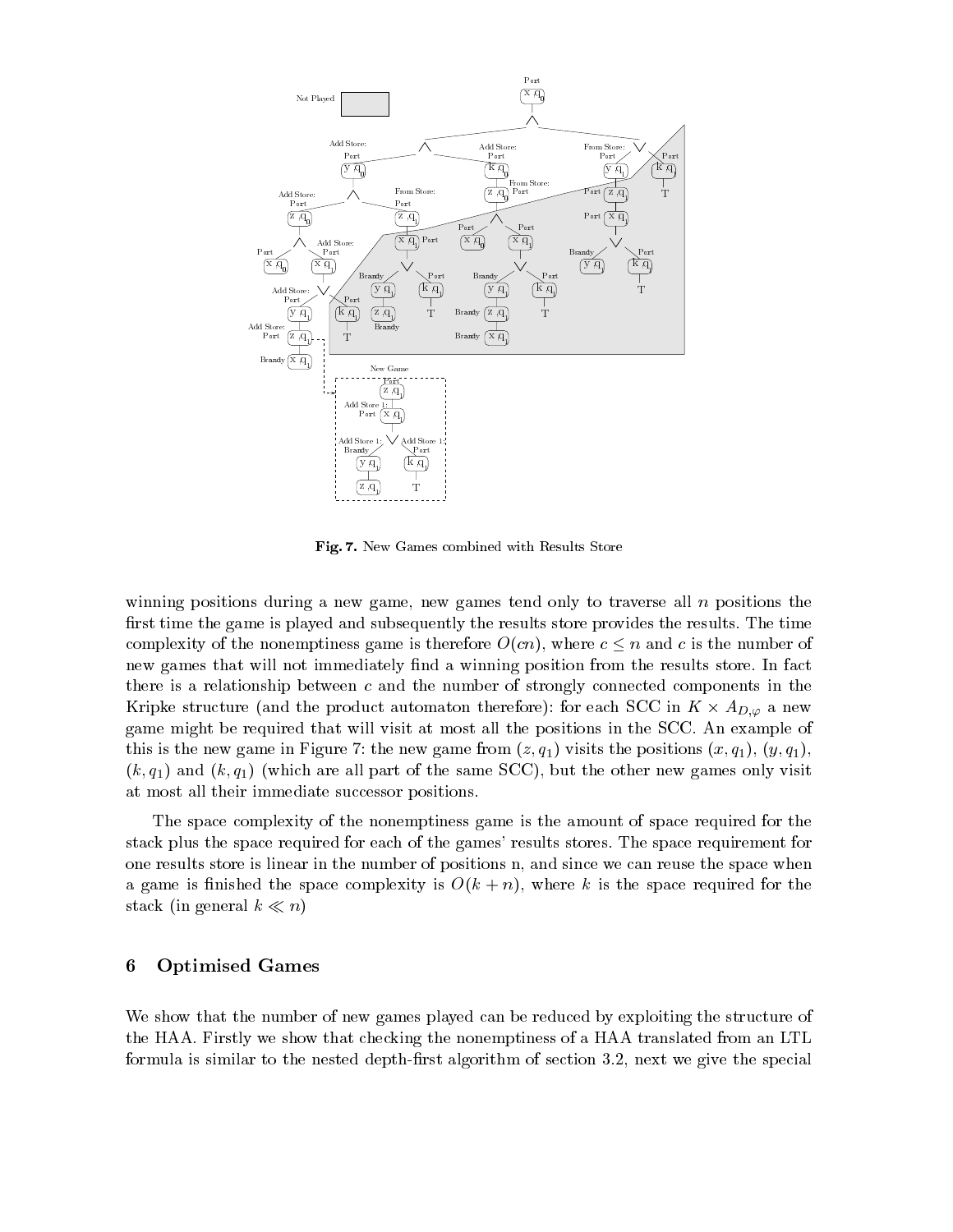rules for when to play new games in the CTL case and lastly we consider optimised rules for general CTL formulas.

### 6.1 LTL Nonemptiness Games

Here we are interested in CTL formulas of the form A $\varphi$  and E $\varphi$  where  $\varphi$  contains no statesubformulas (call them linear time formulas). From section 4.2 (and in more detail [Ber95]) we know that the HAA obtained from formulas of the form  $E\varphi$  only contain  $\vee$ -choices and those for  $A\varphi$  only contain  $\wedge$ -choices. The nonemptiness games for linear time formulas can therefore be considered to be boring games for one of the two players, since either all the moves will be made by Port (for E $\varphi$  formulas) or by Brandy (for A $\varphi$  formulas). Furthermore, when Port makes all the moves the acceptance condition is  $(G, \emptyset)$  and when Brandy makes all the moves it is  $(\emptyset, B)$  [Ber95]. Therefore from the winning conditions in the nonemptiness game given in Figure 5, if Port (Brandy) moves and  $G(B)$  is empty then any position on the current play that is revisited means a win for Brandy (Port). However, if  $G$  (or  $B$ ) is not

| $q    \delta(q, \{\neg p\}, k)   \delta(q, \{p\}, k)$                                       |  |
|---------------------------------------------------------------------------------------------|--|
| $q_0$ $\left \bigwedge_{c=0}^{k-1}(c,q_1)\right  \left \bigwedge_{c=0}^{k-1}(c,q_0)\right $ |  |
| $q_1\ \bigwedge_{c=0}^{k-1}(c,q_1)\ \bigwedge_{c=0}^{k-1}(c,q_0)\ $                         |  |

**Fig. 8.**  $A_{D,AFG_p} = (\{\{p\}, \{\neg p\}\}, D, \{q_0, q_1\}, \delta, q_0, (\{\}, \{q_1\}))$ 

empty then the fact that the  $S_i$  set is not necessarily singleton means some of the positions in the set can now be in  $G(B)$  and other positions not in  $G(B)$ . For example the HAA translated from the formula AFGp (Figure 8) has an  $S_i$  set containing two states  $(q_0 \text{ and } q_1)$ of which only one  $(q_1)$  is in the B set. When a nonemptiness game, without any new games, are played for an automaton of the above form, the use of a results store might cause a cycle through a position in G (B) to be missed and consequently a winning position can be labelled incorrectly. A new game is thus required to find a cycle through positions that are either in B or G. This, combined with the fact that only one player moves in a game and that cycles in a play, where no position is in  $G(B)$  are trivially labelled, allows us to make the following optimised rule for linear time nonemptiness games:

 $\bullet$  During the nonemptiness game for K  $\times$  A<sub>D; $\varphi$ </sub> where  $\varphi$  is a linear time formula, new games need only be played from positions that are either in G or B.

This is the same rule that is used in the nested depth-first search used in the SPIN model checker  $[HPY96]$  (see also section 3.2). Here we have presented a justification for this rule in the setting of the nonemptiness game.

#### $6.2$ 6.2 CTL Nonemptiness Games

In [Vis98] it was shown that CTL formulas can be translated to 1-HAA (HAA with singleton  $S_i$  sets). Hence, unlike in the linear time case, the introduction of a results store cannot cause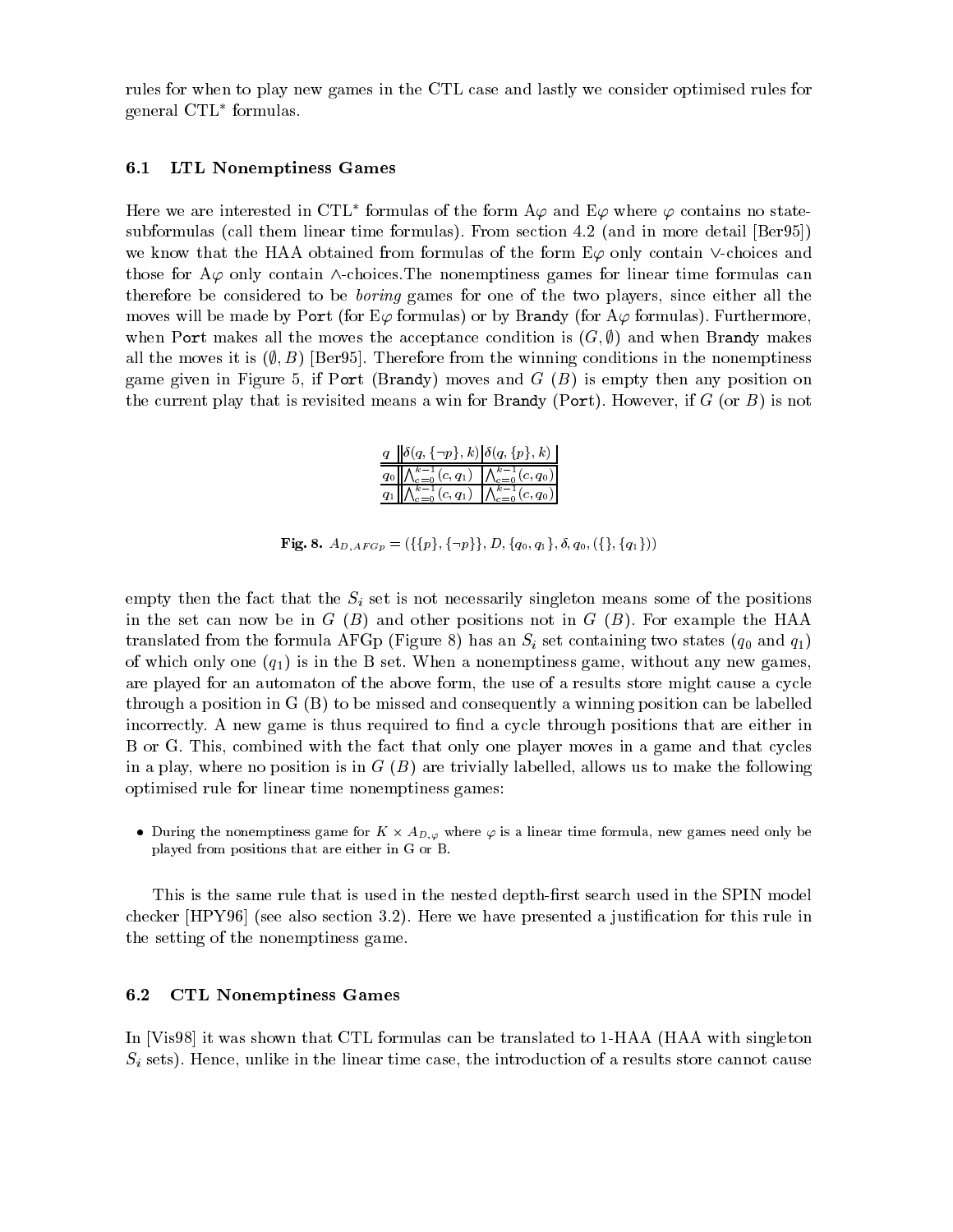a position in G (B) to be labelled incorrectly as a win for the wrong player. Intuitively, when a cycle in a play is found during a CTL nonemptiness game if all the positions in  $infoos$ are in G then Port wins the play (vice versa for B and Brandy); if one of these positions in  $info$  is revisited in a later play then the result in the store can be reused since the new play will also have a cycle through the positions in  $infoos$  (this is not necessarily true in the linear time case). This would seem to indicate that new games need only be played from positions that are neither in G nor B. This rule is however too weak.

In the linear time case we have seen that all the moves in a game are made by the same player. Let us now define  $S_i$  sets with all the transitions either consisting of only  $\vee$ -choices or only  $\wedge$ -choices to be *one-player* sets. Similarly, a set with transitions consisting of both  $\vee$ -choices and  $\wedge$ -choices is called a *two-player* set. In the linear time nonemptiness game all the  $S_i$  sets are therefore one-player sets. In the 1-HAA for the CTL formula  $AGEFP$ , given in Figure 3, the set  $S_{q_0}$  (i.e.  $S_i$  set containing  $q_0$ ) is a two-player set, whereas the set  $S_{q_1}$  (i.e.  $S_i$ set containing  $q_1$ ) is a one-player set. From the linear time case we know that for a one-player set no new games are required if the positions in the set are not in G nor B. This leads to the following stronger rule:

 $\bullet$  During the nonemptiness game for K  $\times$  A<sub>D,  $\varphi$ </sub> where  $\varphi$  is a CTL formula, new games need only be played from positions that are neither in G nor in B but are referred to in the transition function of a two-player set.

Again considering the 1-HAA for  $AGE F p$  (Figure 3), both  $S_i$  sets of the automaton are referred to in the transition function of the two-player set  $S_{q_0}$  and therefore new games must be played for all positions visited during the nonemptiness game.

In the CTL nonemptiness game it is unnecessary to play new games for positions in the initial  $S_i$  set. The reason is that if we consider the positions in lower  $S_i$  sets already to be labelled then the boolean transition function for the states in the initial set reduces to only referring to positions from itself. Therefore, it can be considered to be a one-player set and no new games are required for these positions regardless whether the positions are in G or B. For example in the 1-HAA for  $AGEFP$ , positions with a  $q_0$  component are in the initial  $S_{q_0}$ set and therefore no new games will be played for these positions.

### 6.3 CTL<sup>\*</sup> Nonemptiness Games

| $q \ \delta(q, \{\neg p, \neg q\}, k)  \delta(q, \{p\}, k)  \delta(q, \{q\}, k)  \delta(q, \{p, q\}, k) $ |                                      |      |  |
|-----------------------------------------------------------------------------------------------------------|--------------------------------------|------|--|
| $\boxed{q_0 \bigwedge_{c=0}^{k-1}(c,q_1)}$                                                                | $\bigwedge_{c=0}^{k-1} (c,q_0)$ true | true |  |
| $q_1 \bigwedge_{c=0}^{k-1}(c,q_1)$                                                                        | $\bigwedge_{c=0}^{k-1} (c,q_1)$ true | true |  |

### ${\bf Fig. 9.}~A_{D,A(Gp\vee Fq)} = (2^{\{p,q\}},D,\{q_0,q_1\},\delta,q_0, (\{\},\{q_1\}))$

Although in the LTL case all states in the HAA can be considered part of the same  $S_i$ set, splitting this set into singular sets where possible can allow more efficient nonemptiness games. In the CTL case we saw that for 1-HAA, when positions from one of the  $S_i$  sets are in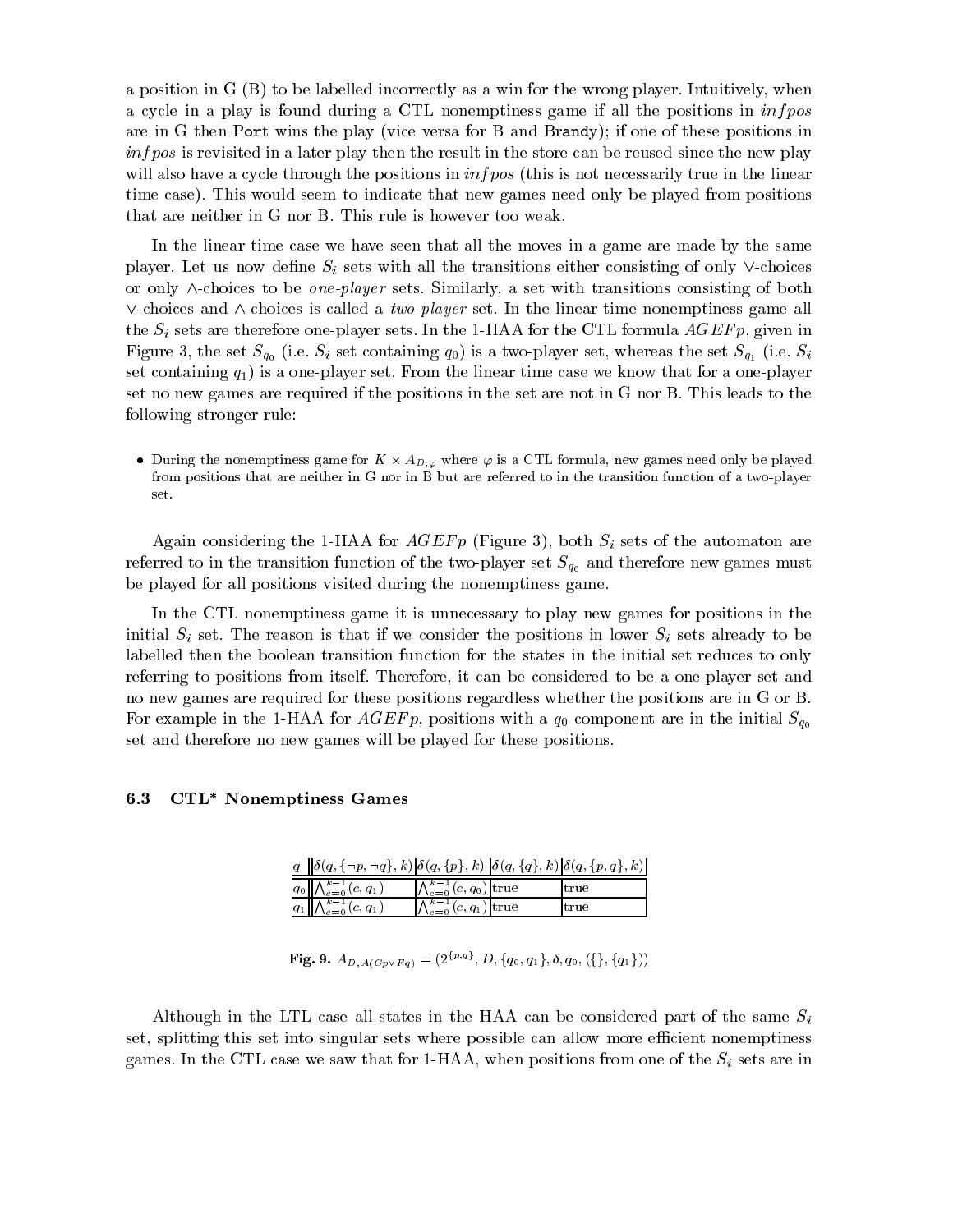G or B then no new games are required for these positions. Therefore, in the LTL case if the  $S_i$  set of the HAA is divided into smaller  $S_i$  sets and it is found that all the positions in G (B) are in singleton  $S_i$  sets then no new games are required. For example, consider the HAA for the formula  $A(Gp \vee Fq)$  given in Figure 9. If we consider both states of the HAA to be in the same  $S_i$  set then new games must be played for positions with a  $q_1$  component since these positions are in B. Whereas if we consider the HAA to have two  $S_i$  sets then it is clear that no new games are required.

| LTL                      |                                                                                   |
|--------------------------|-----------------------------------------------------------------------------------|
| 1 For all states in HAA, | 1 For all states in HAA,                                                          |
|                          | set New Game flag to false. Set New Game flag to false.                           |
|                          | 2 Construct minimal $S_i$ sets. 2 $S_i$ sets are singleton (i.e. minimal).        |
|                          | $ 3$ For all states in G $(B)$ and $ 3$ For all states not in G or B and referred |
| not in a singleton set,  | to in the transition function of a                                                |
| set New Game true.       | two-player set, set NewGame true.                                                 |
|                          | 4 Set NewGame for initial state to false.                                         |

Table 1. New game rules in nonemptiness Game for CTL and LTL

The different rules for determining when to play new games in the CTL and LTL environments are summarised in Table 1. First, the HAA for the CTL or LTL formula is built and then analysed according to the rules in Table 1. After completing the analysis each state in the HAA will have its *NewGame* flag either set to true or false. When the product with the Kripke structure is taken the product state's  $NewGame$  flag will be copied from the states of the HAA for the formula. When the depth-first algorithm backtracks from a position the  $NewGame$  flag is tested to see whether a new game is required from the position.

By adding a simple proviso to the rules for playing the nonemptiness game the rules in Table 1 is also sufficient to play nonemptiness game for full  $C1L$  . Here we will only give informal arguments for why this is the case, the interested reader is referred to [Vis98] where it is discussed in detail. First observe that a CTL formula can consists of a boolean combination of CTL and/or LTL formulas or nesting of such formulas. It is easy to see that the HAA for a boolean combination of formulas will adhere to the rules of Table 1, the HAA for a nesting of formulas (e.g. the HAA for AFG(EFp)) will however need additional treatment. In fact we only need the following proviso: when a next move is to be picked by a player, a move that leads to a lower  $S_i$  set must be picked first. This has the effect of first playing a game for all subformulas before playing a game for the formula itself. For example for the  $HAA$  for  $AFG(AGEF<sub>p</sub>)$  we first play games from the positions of  $AGEF<sub>p</sub>$ , which will be CTL games, before playing the games for the positions of AFGq (where q can be considered the propositional result of playing the game for AGEFp) which will be LTL games.

An interesting observation is that when a formula is to be model checked that is both a CTL and an LTL formula then no new games will be required: HAA for CTL formulas always have singleton  $S_i$  sets and HAA for LTL formulas can only contain one-player  $S_i$ , therefore from Table 1 it follows no new games will be played. Note that this result also indicates that for Buchi automata for which all cycles are self-loops no second search will ever be necessary and can therefore be used to reduce the number of nested depth-first searches required within SPIN.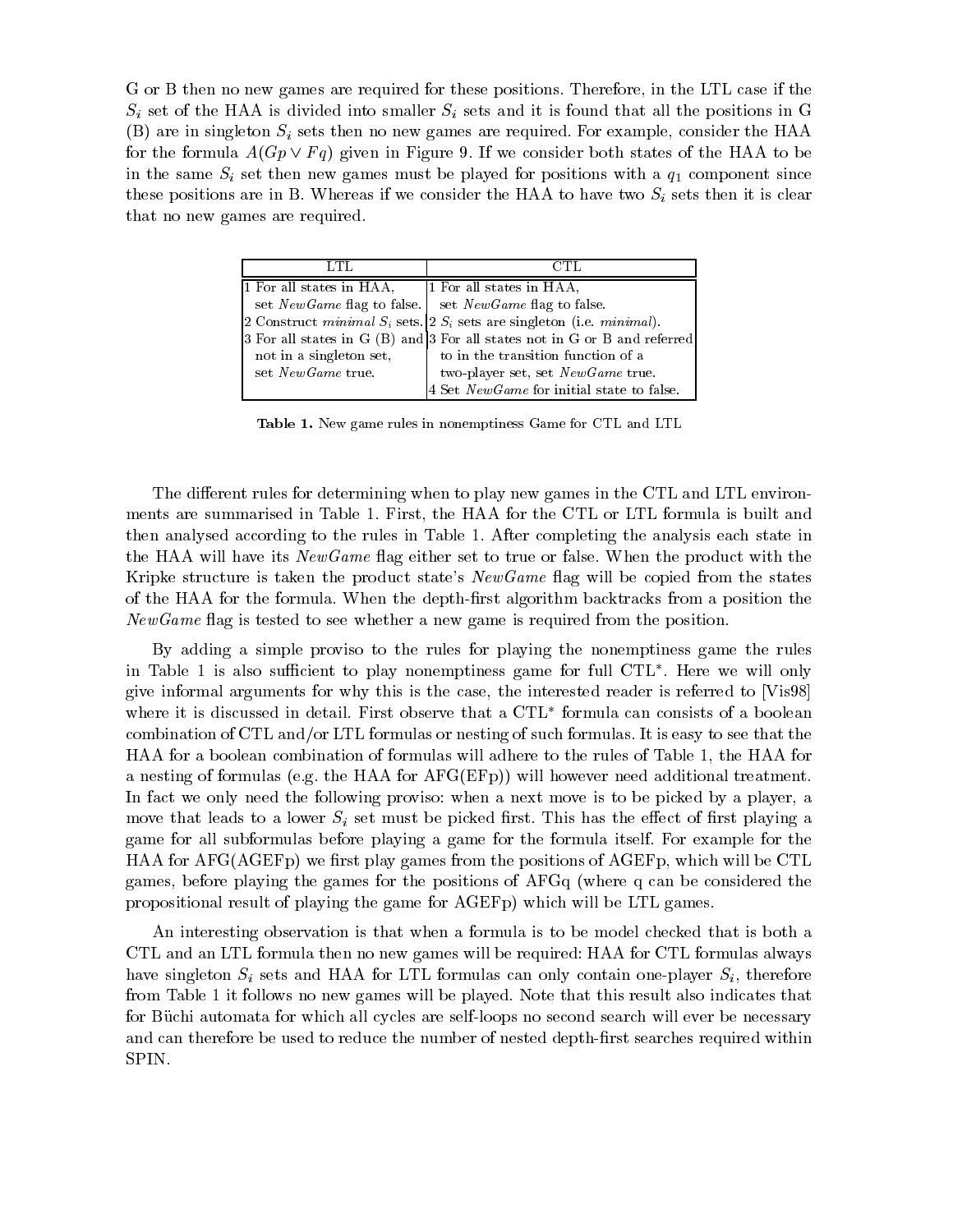#### $\overline{7}$ Implementing the Nonemptiness game in SPIN

It is obvious that it would be simple to implement the LTL nonemptiness game in SPIN. However, adding the  $\text{CTL}^*$  nonemptiness games would require some fundamental changes. Firstly, it is worth noting that whereas for the LTL games at most one new game will be required (from the result for the nested depth-first search  $[GH93]$ ), in the  $CTL^*$  case many (nested) games might be required depending on the formula to be checked. Also, in the CTL case we currently require that the results stores for the new games be deleted when the games  $t$ erminate $\cdot$ , which is not necessary for the strictly LTL case (again from [GH93]). The biggest single change to SPIN would be to replace the *never* claim with a different notation to handle the positive boolean functions used with the HAA. Specifically to handle the case where we have  $\wedge$  connectives.

We have implemented a  $\text{CTL}^*$  model checker that works with HAA and the nonemptiness game approach [Vis98]. One of the features of this model checker is that it was designed with the view to easily facilitate changing the design formalism to be checked. Currently we check asynchronous hardware designs described in the Rainbow formalism [VBF<sup>+</sup> 97]. The next step would be to do PROMELA designs.

# 8 Concluding Remarks

We showed that the automata approach that led to efficient LTL model checking algorithms  $\rm{can}$  be generalised to full  $\rm{C1L}$  . This is to the best of our knowledge the first such algorithm.

Traditional CTL model checkers use bottom-up algorithms that require the whole state graph to be kept in memory (albeit in encoded form when using BDDs), whereas in our approach a top-down on-they generation of the state space is possible. It is however interesting to note that in this top-down approach, CTL is "more difficult" to check than LTL, since more than one new game might be required depending on the formula (e.g.  $AG(EF p \wedge EF q)$ ) would require new games for both EFp and EFq).

# References

- [Ber95] O. Bernholtz. Model Checking for Branching Time Temporal Logics. PhD thesis, The Technion, Haifa, Israel, June 1995.
- [BVW94] O. Bernholtz, M. Vardi, and P. Wolper. An Automata-Theoretic Approach to Branching-Time Model Checking. In CAV '94: 6th International Conference on Computer Aided Verification, volume 818 of Lecture Notes in Computer Science, 1994.
- [CE81] E.M. Clarke and E.A. Emerson. Design and Synthesis of Synchronization Skeletons using Branching Time Temporal Logic. In D. Kozen, editor, Proceedings of IBM Workshop on Logic of Programs, pages 52-71. Lecture Notes in Computer Science, 131, 1981.
- [CES86] E.M. Clarke, E.A. Emerson, and A.P. Sistla. Automatic Verification of Finite-State Concurrent Systems Using Temporal Logic Specifications. ACM Transactions on Programming Languages and  $Systems, 8(2):244–263, April 1986.$
- [CVWY92] C. Courcoubetis, M. Vardi, P. Wolper, and M. Yannakakis. Memory-Efficient Algorithms for the Verification of Temporal Properties. Formal Methods in System Design, 1:275-288, 1992.

<sup>5</sup> This requirement needs further investigation; we believe it might not be necessary, although it is in our prototype implementation.